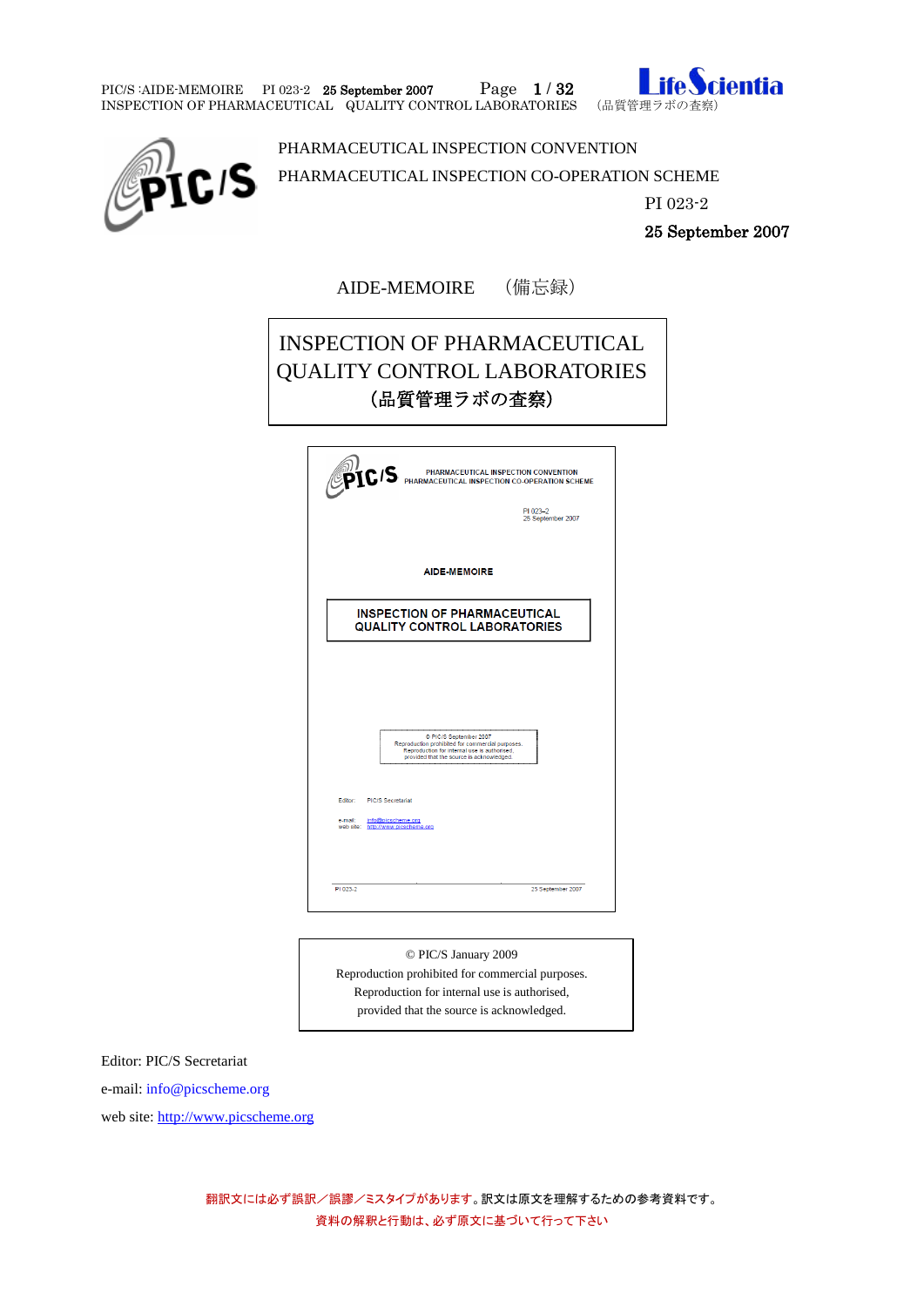| PIC/S:AIDE-MEMOIRE                                        | PI 023-2 25 September 2007 | Page $2/32$ |  |
|-----------------------------------------------------------|----------------------------|-------------|--|
| INSPECTION OF PHARMACEUTICAL QUALITY CONTROL LABORATORIES |                            |             |  |



# 目次

| 4. SCOPE                                                      |  |
|---------------------------------------------------------------|--|
|                                                               |  |
|                                                               |  |
|                                                               |  |
|                                                               |  |
| 2.                                                            |  |
| 3.                                                            |  |
|                                                               |  |
|                                                               |  |
| 6.                                                            |  |
| 7.                                                            |  |
| <b>TESTING</b><br>8.                                          |  |
| RESULTS AND RELEASE OF TEST RESULTS (結果と試験結果のリリース)  20<br>9.  |  |
| GMP inspection in chemical and physical chemical laboratories |  |
|                                                               |  |

GMP inspection in microbiological laboratories (微生物ラボの GMP 査察) ............................ 27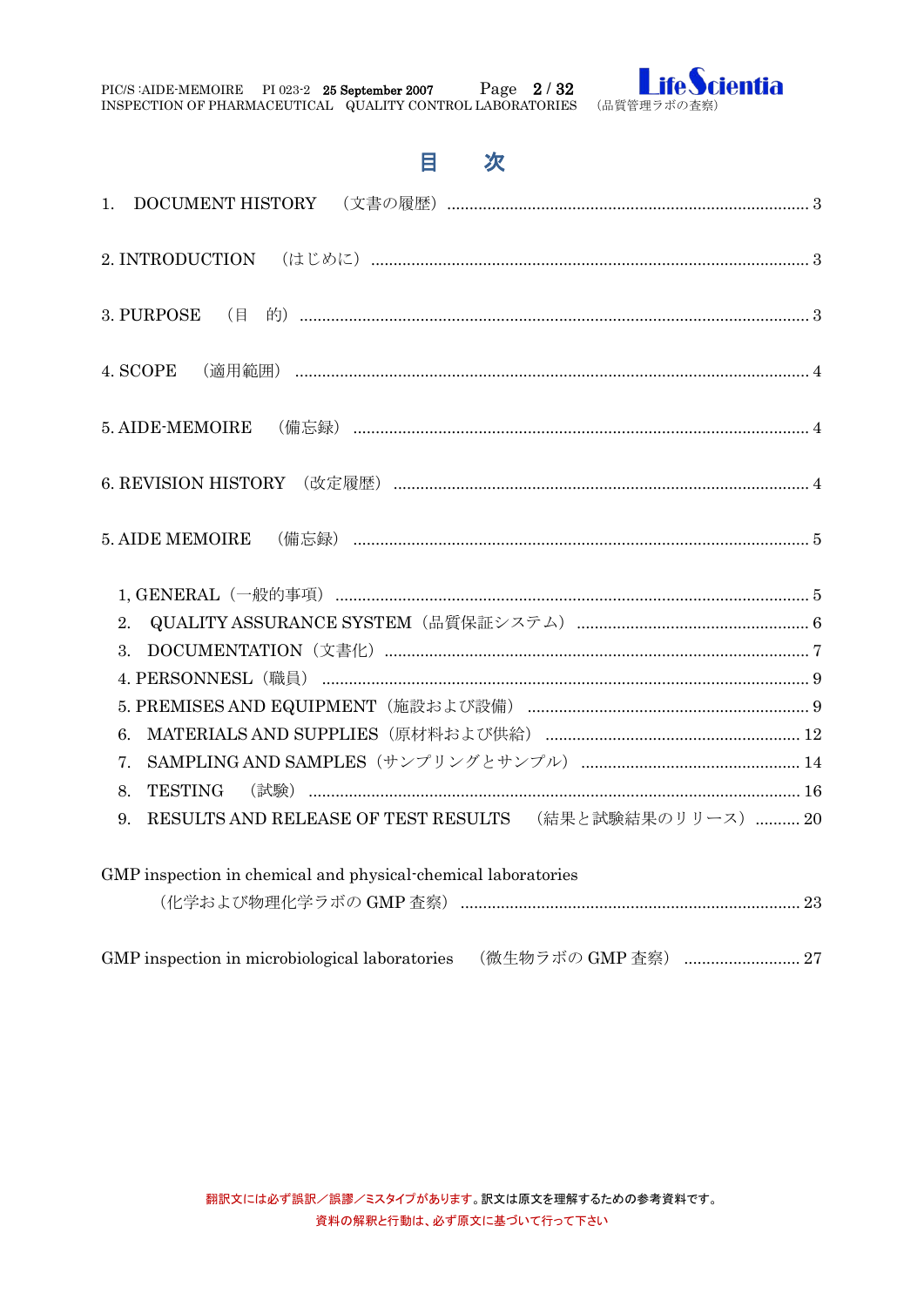

### <span id="page-2-0"></span>1. DOCUMENT HISTORY (文書の履歴)

| <b>Adoption by Committee</b> | 13 September 2005 |
|------------------------------|-------------------|
| Entry into force of PI 023-1 | 1 January 2006    |

## <span id="page-2-1"></span>2. INTRODUCTION (はじめに)

Inspections of sites involved in testing of medicinal products should be more and more specific, thorough and conducted under normal working environment.

医薬品の試験に係る施設(sites)の査察は、益々、特異的かつ詳細に、そして通常の業務環境の下 で行われるようになっている。

These inspections may include a complete assessment of laboratory's conformance with the code of GMP or they may be limited to specific methodology or aspects of the laboratory. Inspection process of a laboratory involves the assessment of laboratory functions in full operation. Consequently, PIC/S has developed the Aide Memoires, which can be considered a good tool for enhancing the understanding and performance of inspectors.

これらの査察は、GMP規則にラボが適合しているかの完全なアセスメント (complete assessment)を含 むことになるか、または査察が、ラボの特異的な方法論または概念に限定されることになる。ラ ボの査察のプロセスは、全体の作業(full operation)におけるラボ評価を伴う。そのために、PIC/Sは、 備忘録(Aide Memoires)を制定している。これは査察官の理解と能力(performance)を高める良いツー ルとなると考えられる。

#### <span id="page-2-2"></span>3. PURPOSE (目 的)

3.1. The purpose of this document is to provide guidance for GMP inspectors to assist in training and preparing for inspections.

この文書の目的は、GMP査察官に査察の訓練と準備の支援するためのガイダンスを提供するこ とにある。

3.2. The Aide-Memoire was drafted with the aim of facilitating effective planning and conducting of GMP inspections of laboratories. The Aide-Memoire should enhance the efficiency of the GMP inspection and evaluation process.

この備忘録は、ラボのGMP査察について、効果的な計画と実施を容易にする目的で起草され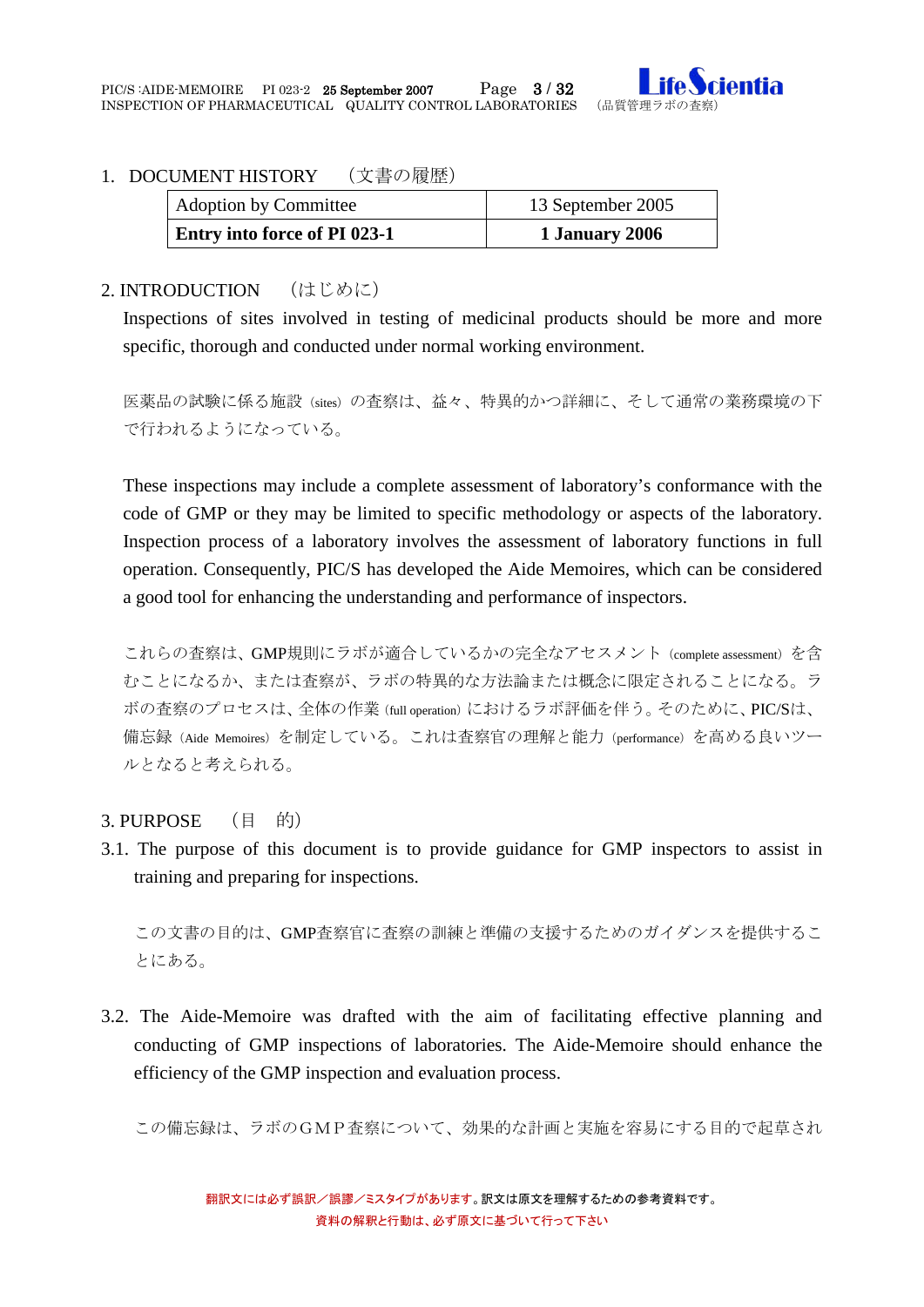

たものである。この備忘録は、GMPの査察と評価のプロセスの効率を高めるであろう。

- <span id="page-3-0"></span>4. SCOPE (適用範囲)
- 4.1. This document applies to laboratories for testing of the finished medicinal products, intermediates, starting materials for the production of medicinal products and in-process controls.

この文書は、医薬品の製造と工程内管理のため、最終医薬品、中間製品、出発原料の試験を行 うラボに対して適用される。

4.2. At the time of issue, this document reflected the current state of the art. It is not intended to be a barrier to technical innovations or the pursuit of excellence.

発行時点では、この文書は最新の状況を反映していた。この文書が、技術革新あるいは長所の 追究の障害となることは意図していない。

## <span id="page-3-1"></span>5. AIDE-MEMOIRE (備忘録)

The AIDE MEMOIRE in Annex consists of 9 tables containing general subjects and items to be investigated during the GMP inspection of laboratories. Some important questions and relevant references to the PIC/S documentation are included as well.

Some more and specific aspects to be investigated by inspectors, respecting the special type of laboratory and nature of testing, are included in two supplements of Annex.

Annex に掲げた忘備録(AIDE MEMOIRE)は、一般的な事項とラボの GMP 査察中に調査をすべき 事項を含む9つの表から成り立っている。幾つかの重要な質問と PIC/S 文書に関連すべきもまた 含まれている。

特殊のタイプのラボおよび特殊な試験に関しては、査察官が調査すべき幾つかのより詳細かts 特殊な側面は、付属書の2つの補遺(two supplements of Annex)として包含されている。

#### <span id="page-3-2"></span>6. REVISION HISTORY (改定履歴)

| Date              | Version<br>Number | Reasons for revision                   |
|-------------------|-------------------|----------------------------------------|
| 25 September 2007 | PI 023-2          | Change in the Editor's<br>co-ordinates |

―――\*\*\*―――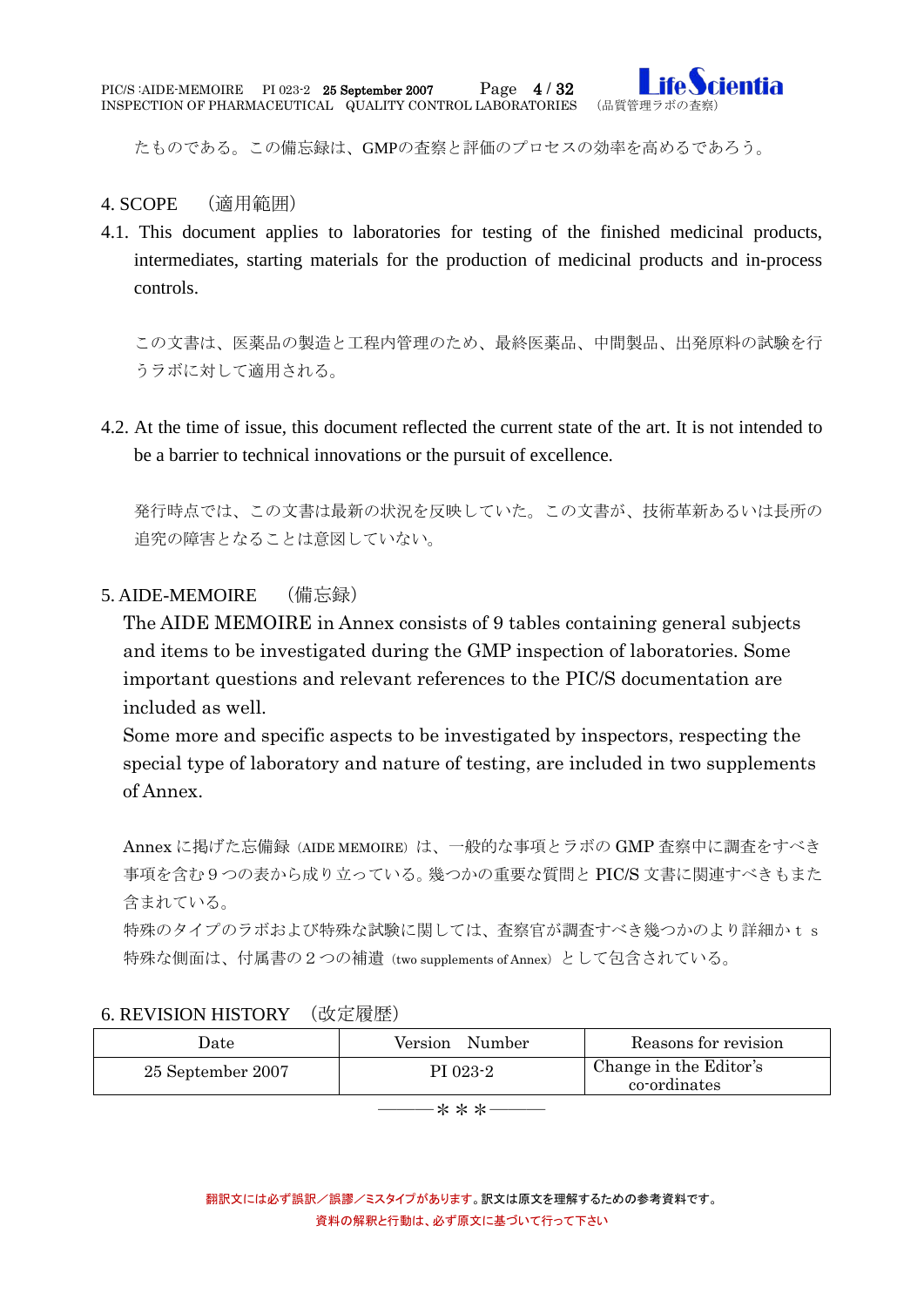

Explanation to all tables below: (以下の全ての表に対する説明)

- PIC/S G. = PIC/S Guide to GMP; (PIC/S  $\oslash$  GMP  $\cancel{\pi}$  \f \ff \cdots \cdots \cdots \cdots \cdots \cdots \cdots \cdots \cdots \cdots \cdots \cdots \cdots \cdots \cdots \cdots \cdots \cdots \cdots \cdots \cdots \cdots \c
- ・It.= item ; (GMP ガイドの条項)
- ・SMF = Site Master File; (サイトマスターファイル)
- ・IPCs= in process controls; (工程内管理)
- ・EuPharm= 4thed. 2002; (欧州局方 第4改正 2002 年)
- ・VMP = Validation Master Plan; (バリデーション・マスター・プラン)

訳者注:以下の表で「Crucial questions ≪show me…≫」は、査察官が質問をするような表現で 記載されている。

――――― \*\*\* ―――――

#### Annex to PI 023-1

#### <span id="page-4-0"></span>5. AIDE MEMOIRE (備忘録)

<span id="page-4-1"></span>

| 1, GENERAL (一般的事項) |                                                                                 |                                                                                                                                                                              |                                                                                                                                                                                               |                                |  |
|--------------------|---------------------------------------------------------------------------------|------------------------------------------------------------------------------------------------------------------------------------------------------------------------------|-----------------------------------------------------------------------------------------------------------------------------------------------------------------------------------------------|--------------------------------|--|
|                    | Area of<br>operation/<br>Items                                                  | <b>Notes</b>                                                                                                                                                                 | Crucial questions (重要な質問)<br>≪show me》 (示して下さい)                                                                                                                                               | Supporting<br>documents        |  |
| 1.                 | General<br>Information<br>一般的情報                                                 | • Name of the establishment<br>施設の名称<br>· Physical address, phone<br>No., FAX<br>No. Email<br>住所 (地理的)、電話番<br>号、FAX 番号、Eメー<br>ルアドレス<br>Postal address<br>$\bullet$<br>郵便物の住所 | • Who is the contact person (name, phone No, email)<br>·連絡窓口担当者は誰か (名前、電話番号、Eメール)                                                                                                             |                                |  |
| 1.1.               | Test activities<br>試験に係る<br>活動                                                  | • QC laboratory status and<br>activities on site<br>製造所における QCラ<br>ボの位置づけと活動                                                                                                 | · Licensed by a competent national authority<br>・所轄の行政当局によるライセンス<br>· Regularly inspected by a competent national authority<br>・所轄の行政当局による定期的な査察                                              | PIC/S G. 1;                    |  |
| 1.2.               | Activities<br>contracted<br>out (Contract<br>testing)<br>委託してい<br>る作業(委託<br>試験) | • Name $(s)$ /<br>address/addresses) of the<br>company / companies<br>委託先の会社の名称と<br>住所<br>• Type of activities,<br>written contract                                          | • Licensed by a competent national authority<br>所轄の国の機関によるライセンス (の確認)<br>• Evaluation / Re-evaluation of the contract laboratory by<br>the customer (contract giver)<br>顧客(委託者)による受託ラボの評価/再評価 | PIC/S G.<br>7.1; 7.15;<br>7.13 |  |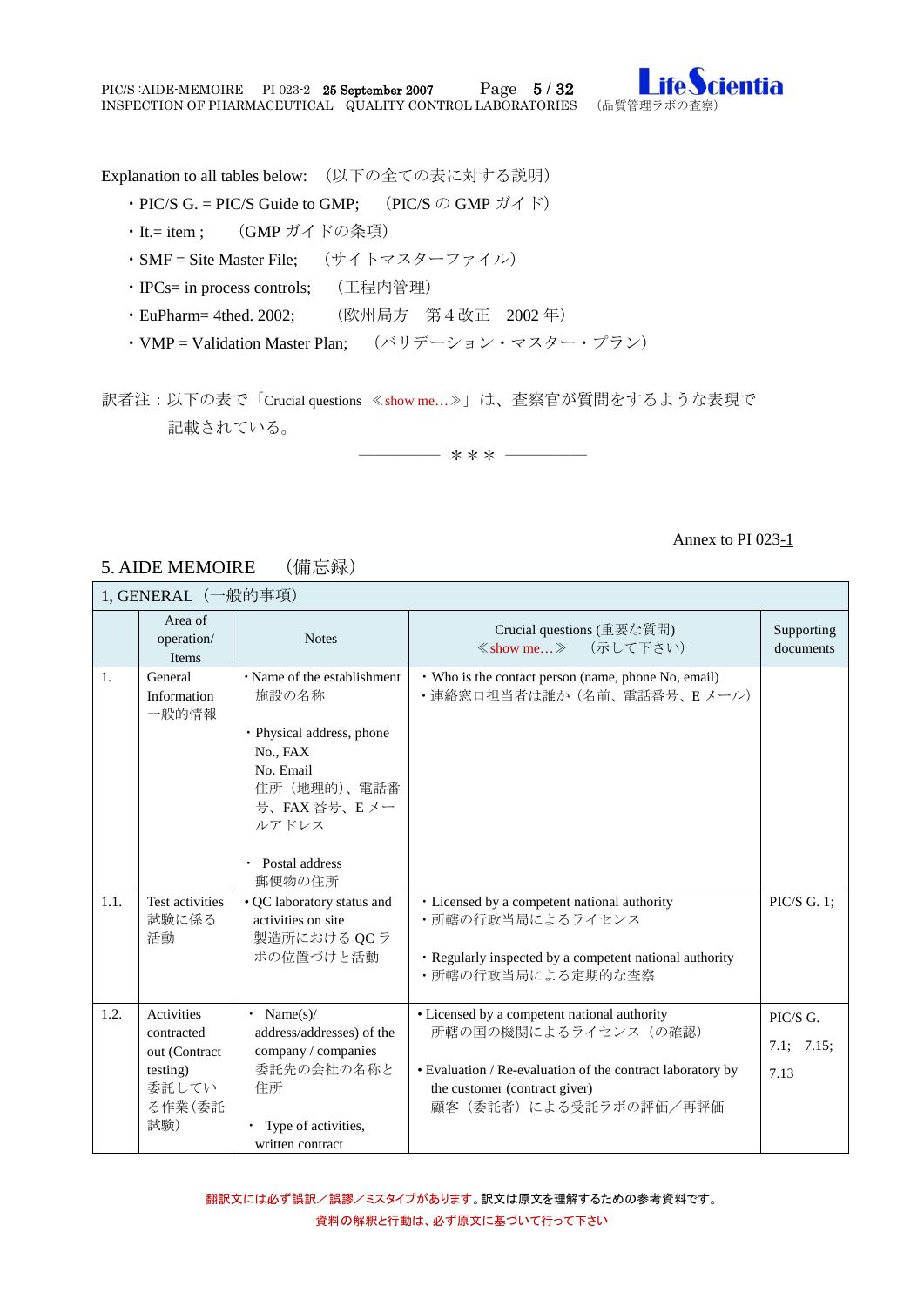PIC/S :AIDE-MEMOIRE PI 023-2 25 September 2007 Page 6 / 32 Inspection of Pharmaceutical Quality control laboratories (品質管理ラボの査察)



<span id="page-5-0"></span>

|      |                                                    | 委託が明記されている<br>所の作業のタイプ                                                                                                                                                                                                |                                                                                                                                                                                                                                                          |                                                                                          |  |  |  |
|------|----------------------------------------------------|-----------------------------------------------------------------------------------------------------------------------------------------------------------------------------------------------------------------------|----------------------------------------------------------------------------------------------------------------------------------------------------------------------------------------------------------------------------------------------------------|------------------------------------------------------------------------------------------|--|--|--|
| 2.   | QUALITY ASSURANCE SYSTEM (品質保証システム)                |                                                                                                                                                                                                                       |                                                                                                                                                                                                                                                          |                                                                                          |  |  |  |
| 2.1  | General<br>一般的事項                                   | · QA system description;<br>definition of the quality<br>policy and legal<br>conditions<br>·QAシステムの記述;品<br>質ポリシーの定義、およ<br>び法的要件<br>· Organisation chart /QA<br>staff<br>組織図/QAスタッフ<br>· Functionality of QA<br>QA の機能 | · Document available?<br>•文書は容易に参照可能か?<br>· Key personnel; reporting lines, responsibilities and<br>release criteria clearly defined?<br>• 主要な職員:報告ライン、責任体制および出荷の判<br>断基準は明確に定義されているか?<br>· Review period (procedures, processes)<br>・レビュー所要期間 (手順、プロセス) | PIC/S G.<br>1.2.; 1.4.<br>$\text{PIC}/\text{S}$ G.1;<br>2.6; 2.7; 6.1<br>and Annex<br>16 |  |  |  |
| 2.2. | Suppliers<br>quality<br>ensuring<br>サプライヤ<br>ーの質評価 | · Suppliers approvals,<br>contracting<br>・サプライヤーの承認と委<br>託<br>• Purchasing<br>control/vendors<br>evaluation<br>•購買管理/ベンダー評価                                                                                           | • Policy for supplier's quality assessment defined?<br>・サプライヤーの品質アセスメントの方針は、定義さ<br>れているか?<br>· Audits, qualification/evaluation made?<br>• 監査/適格性評価/評価はされているか?                                                                                           | PIC/S G.<br>1.2.; 4.14;<br>5.25 and<br>Annex 2; It.<br>25; Annex 8<br>It.3               |  |  |  |
| 2.3. | Self<br>inspection<br>自己点検                         | •Self inspection / audit<br>system and performance<br>•自己点検/監査システム<br>と実効性                                                                                                                                            | • How and by whom performed?<br>How reported?<br>•誰がどの様にして行うのか?<br>・どの様に報告しているか?<br>•How are corrective measures implemented?<br>・どの様にして是正措置を行っているか?<br>•Schedule available and is adhered to?<br>・スケジューラが利用可能か?<br>そしてそれが守られているか?                       | PIC/S G.<br>1.2:9.1<br>9.2:9.3.                                                          |  |  |  |
| 2.4. | Trending<br>傾向分析                                   | • Results/OOS-results<br>結果/OOS-結果                                                                                                                                                                                    | · Do you assess trends? How and by whom are trends<br>evaluated? SOP exists?<br>・トレンドの評価をしているか?<br>•トレンドは、誰がどの様に評価しているか?<br>·SOPは存在しているか                                                                                                                 | PIC/S G.<br>6.9.                                                                         |  |  |  |
| 2.5. | Change<br>control<br>変更管理                          | · System, responsibilities,<br>follow up actions<br>システム、責任体制、<br>フォローアップ活動                                                                                                                                           | • How are changes documented, managed, controlled?<br>•変更は、どの様に文書化され、マネージ (運営) さ<br>れ、そして管理されているか?                                                                                                                                                       | PIC/S G.<br>$1.3.$ ;<br>Annex<br>15. It.43.                                              |  |  |  |
| 2.6. | <b>Risk</b><br>management<br>リスクマネ<br>ージメント        | • Risk management<br>method/approach<br>リスクマネージメント<br>の方法/アプローチ                                                                                                                                                       | • Are all critical parameters included?<br>• 重要な全てのパラメータが含まれているか?<br>• How is this related to validation process?<br>・それはどの様にして、バリデーションプロセスに関<br>連付けがされているか?                                                                                             | PIC/S G.;<br>Annex 15.<br>It.44                                                          |  |  |  |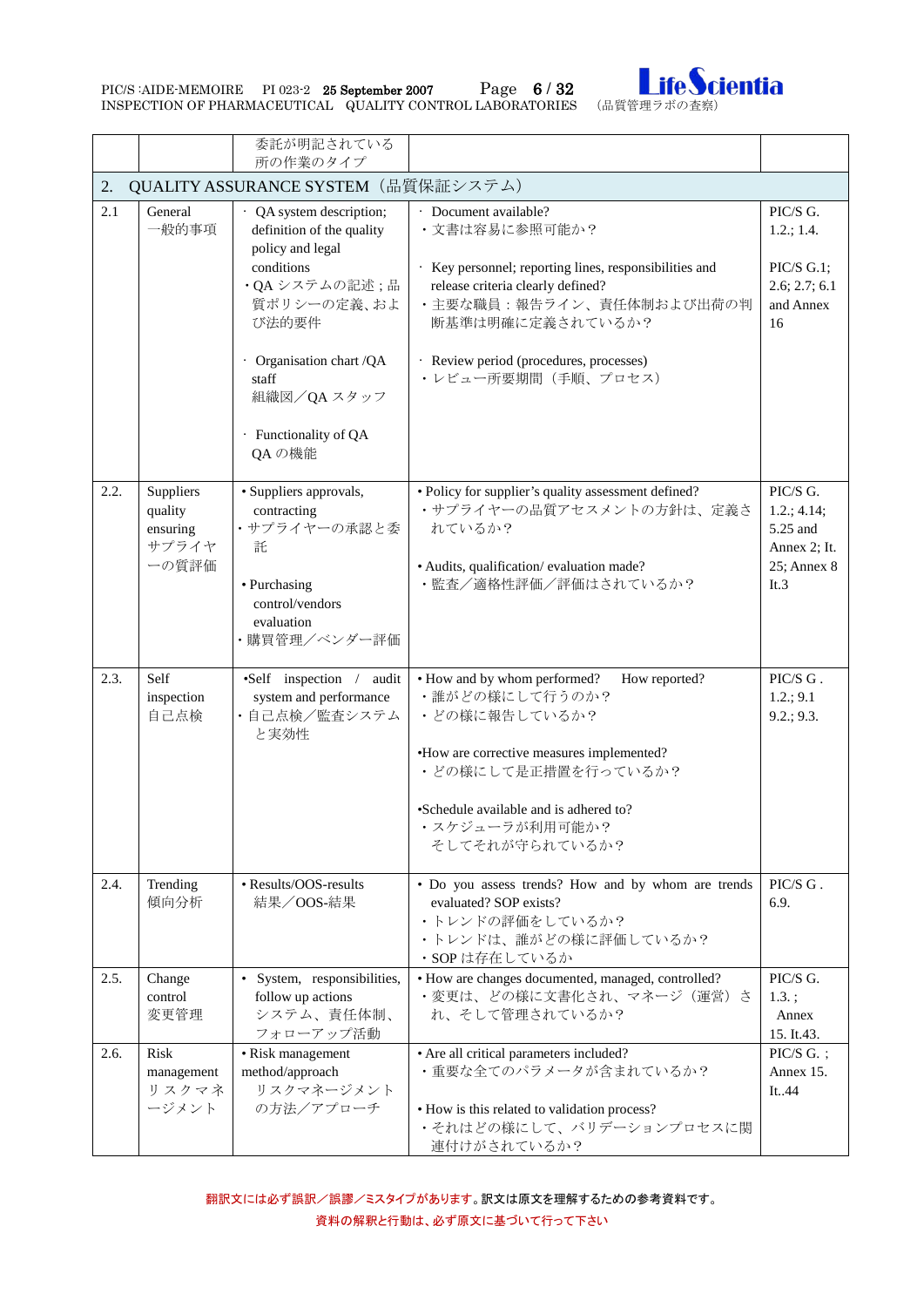PIC/S:AIDE-MEMOIRE PI 023-2 25 September 2007 Page 7/32 Inspection of Pharmaceutical Quality control laboratories (品質管理ラボの査察)



<span id="page-6-0"></span>

| 3.   |                                      | DOCUMENTATION (文書化)                                                                                                                                                |                                                                                                                                                                                                                                                                                                    |                                                            |
|------|--------------------------------------|--------------------------------------------------------------------------------------------------------------------------------------------------------------------|----------------------------------------------------------------------------------------------------------------------------------------------------------------------------------------------------------------------------------------------------------------------------------------------------|------------------------------------------------------------|
| 3.1. | General<br>information<br>一般的情報      | • System description<br>(preparation, revision.<br>distribution, archiving) of<br>documentation (change<br>control)<br>・文書化 (変更管理)の<br>システムの記述(作成、<br>改定、配布、アーカイブ) | • Defined in writing (format, numbering system, approval<br>criteria, distribution, return, interval for revision etc.).<br>・記述についての規定<br>(書式、付番システム、承認の判断基準、配布、<br>回収、文書の改訂のための、見直し間隔)                                                                                                            | PIC/S G.<br>$4.1 - 4.11$<br>Annex 18<br>It.6.7. - $6.10$ . |
|      |                                      | • Handling of copies from<br>controlled documents<br>・管理文書からの複写の<br>取扱い                                                                                            | • How is the process of archiving managed (location,<br>protection)?<br>•アーカイビング (*) のプロセスは、どの様にマネ<br>ージメントされているか?                                                                                                                                                                                 |                                                            |
|      |                                      | · Syntax of documents<br>(electronic or paper)<br>・文書のシンタックス (電<br>子的、あるいはペーパ<br>$-$ )<br>(訳者注 (ネットより): シ                                                          | • SOP comprises the authorisation for copying,<br>identification of copies from official and controlled<br>documents?<br>· SOP の複写の承認はどの様になっているか? オフ<br>ィシアルとコントロールの文書からの複写識別はど<br>の様になっているか?                                                                                                      |                                                            |
|      |                                      | ンタックスとは、構文を意味<br>する。具体的な文字がどのよ<br>うに配列されているかに着<br>目した概念を示す言葉)                                                                                                      | *:訳者注「アーカイビング」とは、文書を保管管理し、<br>必要時に容易に取り出せるようにして保管することであ<br>る。                                                                                                                                                                                                                                      |                                                            |
| 3.2. | Laboratory<br>Documentation<br>ラボの文書 | • Specifications (SPECs)<br>· 規格 (略号: SPECs)                                                                                                                       | • Specifications are consistent with the information<br>currently held in the dossier?<br>・規格は、申請書添付資料に保持されている最新の情<br>報と一致しているか?                                                                                                                                                                   | PIC/S G. 1;<br>$4.1 - 4.3$                                 |
|      |                                      | $\cdot$ SOPs<br>標準作業手順書                                                                                                                                            | · Exists for, sampling, testing, equipment handling and<br>other laboratory processes?<br>Are they complete?<br>Where are previous versions archived?<br>・サンプリング、試験、機器の取扱い、およびその他<br>のラボの方法 (手順)に関する手順書は存在してい<br>るか?<br>・それらは完全なものとなっているか?<br>・現在の前の版は、アーカイブされているか?<br>• Standard form introduced? | PIC/S G.<br>4.4.<br>4.19.-4.29                             |
|      |                                      | • Test instructions.<br>analytical procedures,<br>methods<br>試験指示、分析手順、<br>分析方法                                                                                    | • 根拠とした基準は何か?<br>• Specifying equipment, methods?<br>Working details described?<br>・機器、方法は規定されているか?<br>•作業の詳細が述べられているか?<br>• Comply with licence dossier<br>承認書添付文書と一致しているか?                                                                                                                       | PIC/S G.<br>$4.15.-4.18.$                                  |
|      |                                      | • Test records/test batch                                                                                                                                          | · Data comply with SPECs/instructions, complete, signed,                                                                                                                                                                                                                                           | PIC/S G.                                                   |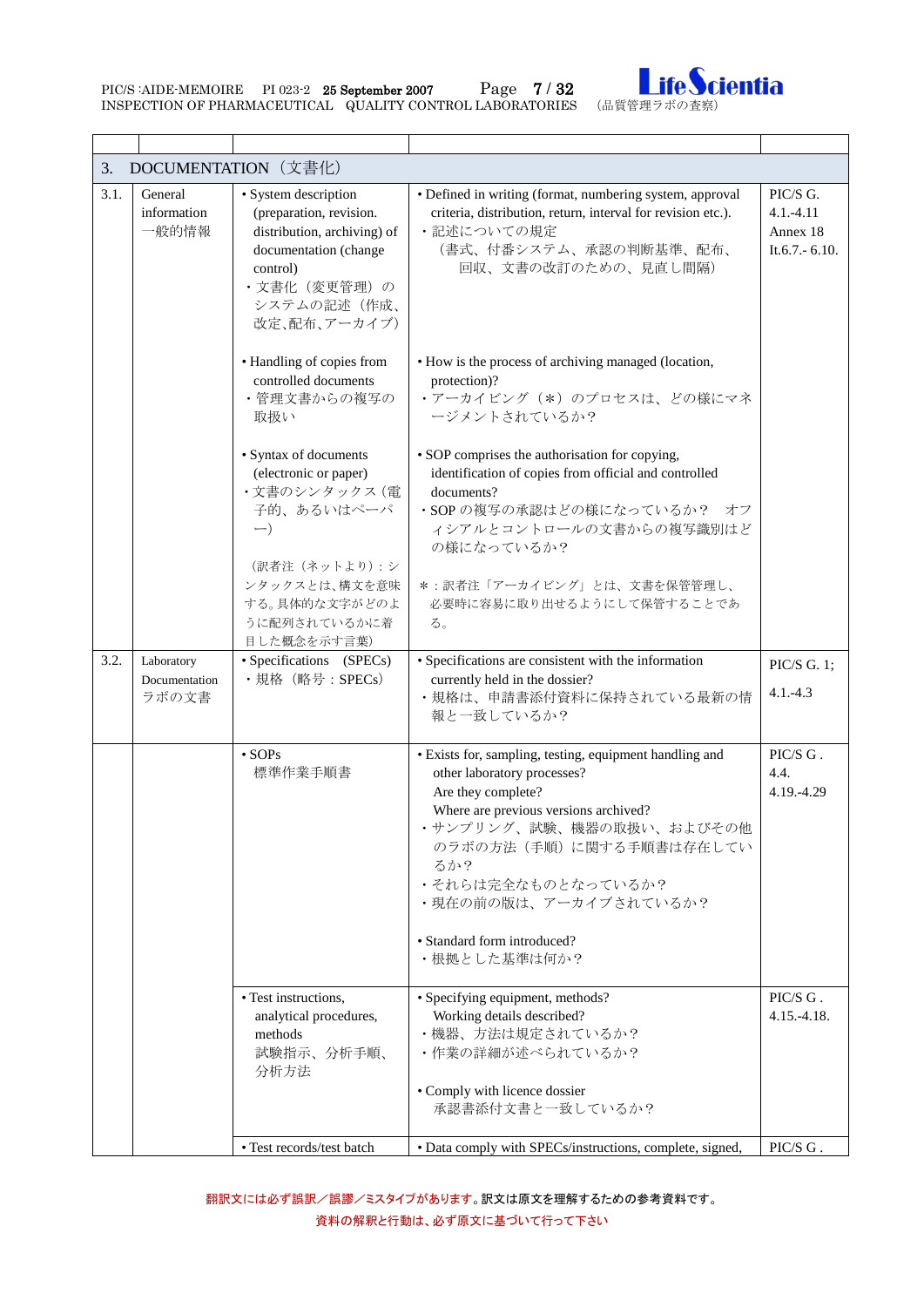PIC/S :AIDE-MEMOIRE PI 023-2 25 September 2007 Page 8 / 32 IFC Cientia



|      |                                                         | protocols<br>試験記録/試験バッチ<br>プロトコール                                                                                                                      | alterations commented?<br>データは、規格/指示、完了、署名、変更コメント<br>と一致しているか?                                                                                                                                                                                                                                      | $4.1$ .; -4.8.                   |  |  |
|------|---------------------------------------------------------|--------------------------------------------------------------------------------------------------------------------------------------------------------|-----------------------------------------------------------------------------------------------------------------------------------------------------------------------------------------------------------------------------------------------------------------------------------------------------|----------------------------------|--|--|
|      |                                                         | • Log books<br>ログブック                                                                                                                                   | • What is the form and content of the personnel analytical<br>notebooks, worksheets, general lab notebooks ?<br>•職員の分析のノートブック、作業シート、一般的な<br>ラボのノートブックの様式と内容はどの様なもので<br>あるか?                                                                                                                         | PIC/S G.<br>4.28.-4.29           |  |  |
|      |                                                         |                                                                                                                                                        | · Exists for equipment, calibration, maintenance, standards,<br>sample receipt etc.?<br>・機器、校正、保守、基準、サンプルの受領について<br>のログブックが存在するか?                                                                                                                                                                   |                                  |  |  |
|      |                                                         |                                                                                                                                                        | • Standard form includes complete data (lab staff identity,<br>dedication, data to be recorded etc)? Paginated?<br>•標準の様式は、完全なデータ (ラボのスタッフの特<br>定、専用化? (dedication)、記録すべきデータなど)<br>を含んでいるか?<br>•ページ番号は付されているのか?                                                                                     |                                  |  |  |
|      |                                                         | • Raw data /e.g.<br>chromatograms, spectra,<br>results), out prints<br>・生データ/(例えば、<br>クロマトグラム、スペ<br>クトラ、結果)、プリン<br>トアウト                                | • What is your definition of raw data?<br>•生データの定義はどの様なものか?<br>• Recorded/attached directly into relevant laboratory<br>notebooks data (no scrap or loose paper)<br>・記録されたもの/関連するラボのノートブックに直<br>接貼り付けられたデータ (scrap あるいは loose<br>paper でないもの)                                                       |                                  |  |  |
| 3.3. | Data<br>traceability<br>データのト<br>レーサビリ<br>ティ (遡及<br>性)  | · Procedure, record on<br>receipt and usage of<br>materials, standards<br>・方法、物品の受取と用途<br>に関しての記録、標準品<br>• Sample tracking<br>サンプルのトラッキン<br>グ (データ遡及性) | • How is traceability ensured?<br>How is the system of identification defined (e.g. how is<br>traceability of working standards to primary standards<br>ensured)?<br>・トレーサビリティは、どの様に保証されているのか?<br>特定/識別 (identification) のシステムはどの様に規<br>定されているか? (例えば、一次標準に対する常<br>用標準のトレーサビリティは、どの様に保証されて<br>いるか?) | PIC/S ${\rm G}$ .<br>$4.8:6.17-$ |  |  |
|      |                                                         | · Analytical raw data<br>traceability<br>分析の生データのトレ<br>ーサビリティ<br>Note: For questions see It<br>9.1. below                                              | • How is the (identified) "history" of sample recorded<br>(receipt log, storage conditions, handling, security,<br>safety data etc.)<br>・サンプルの(訳注:状態や経路を識別することが可<br>能な) "履歴"は、どのように記録されているか<br>(受取ログ、保管条件、ハンドリング、セキュリテ<br>ィ、安全性データなど)                                                               |                                  |  |  |
|      |                                                         | 注: 下記の 9.1 項の質問を<br>参照されたい。                                                                                                                            |                                                                                                                                                                                                                                                                                                     |                                  |  |  |
| 3.4. | Electronic<br>documentation/<br>computerized<br>systems | covered by PIC/S document PI 011-1                                                                                                                     | No difference in requirements on documentation whether in paper form or electronic form.<br>Aide Memoire related to control of computerised systems (e.g. access control, audit trail, back up) is                                                                                                  |                                  |  |  |
|      | 電子的な文書                                                  | ペーパー形態と電子形態の如何に係らず、文書化に係る要求との間に差異がないこと。                                                                                                                |                                                                                                                                                                                                                                                                                                     |                                  |  |  |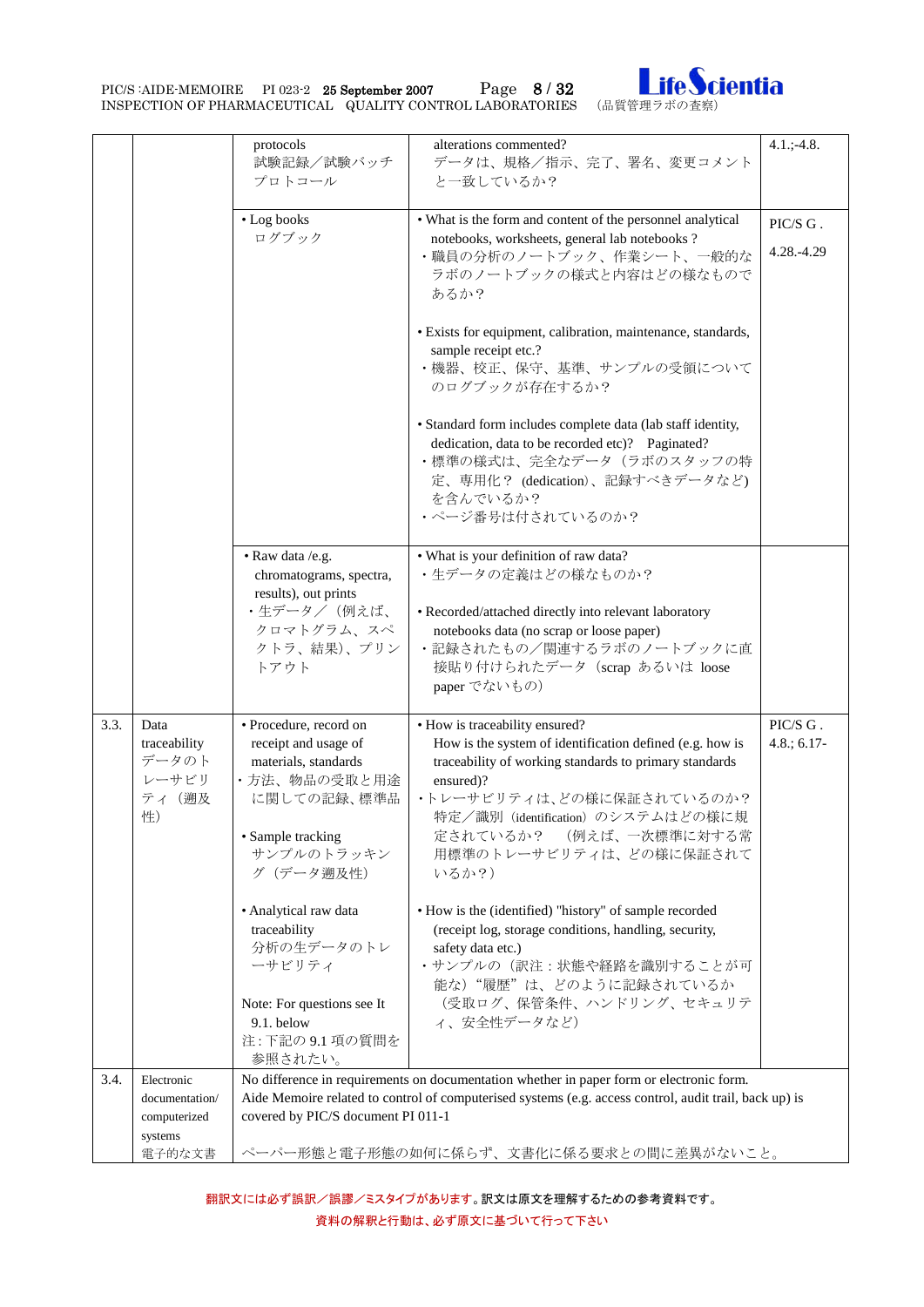| PIC/S :AIDE-MEMOIRE                                       | PI 023-2 25 September 2007 | Page $9/32$ |  |
|-----------------------------------------------------------|----------------------------|-------------|--|
| INSPECTION OF PHARMACEUTICAL QUALITY CONTROL LABORATORIES |                            |             |  |



<span id="page-8-1"></span><span id="page-8-0"></span>

|      | コンピュータ化システムの管理に係る備忘録(例えば、アクセス管理、監査証跡、バックアップ)<br>化/コンピュ |                                     |                                                                                              |                 |  |  |  |
|------|--------------------------------------------------------|-------------------------------------|----------------------------------------------------------------------------------------------|-----------------|--|--|--|
|      | ータ化システ<br>ム                                            | は、PIC/S document PI 011-1 でカバーできる。  |                                                                                              |                 |  |  |  |
|      |                                                        |                                     |                                                                                              |                 |  |  |  |
|      | 4. PERSONNESL                                          | (職員)                                |                                                                                              |                 |  |  |  |
|      | Area of                                                |                                     |                                                                                              |                 |  |  |  |
|      | operation/                                             | <b>Notes</b>                        | Crucial questions (重要な質問)                                                                    | Supporting      |  |  |  |
|      | Items                                                  |                                     | ≪show me 》 (示して下さい)                                                                          | documents       |  |  |  |
| 4.1. | General                                                | • Number of employees               | • The number is adequate? What is the annual average staff                                   | PIC/S G         |  |  |  |
|      | 一般事項                                                   | (total); specified to               | turnover?                                                                                    | 2.8;            |  |  |  |
|      |                                                        | positions and different             | • 人数は適正か?                                                                                    | $2.9; 6.6$ .;   |  |  |  |
|      |                                                        | testing                             | ·QCスタッフの年間の平均的な入れ替えはどの位                                                                      |                 |  |  |  |
|      |                                                        | ·職員数 (合計数);地位<br>と各種試験に割り充て         | か?                                                                                           |                 |  |  |  |
|      |                                                        | られた数                                | • Is there a document specifying qualifications,                                             |                 |  |  |  |
|      |                                                        |                                     | experiences, duties, responsibilities and staff presence on                                  |                 |  |  |  |
|      |                                                        | • QC Manager and deputy             | site?                                                                                        |                 |  |  |  |
|      |                                                        | (other key personnel)               | ・適格性、経験、職務、責任およびその製造所におけ                                                                     |                 |  |  |  |
|      |                                                        | ·QCのマネージャーと                         | る立場を規定した文書はあるか?                                                                              |                 |  |  |  |
|      |                                                        | 副マネージャー                             |                                                                                              |                 |  |  |  |
| 4.2. | Training                                               | • Training system,                  | • System is described? Who is responsible? Who trains                                        | PIC/S.G.        |  |  |  |
|      | 訓練                                                     | programme/plan                      | (trainer's qualification)?                                                                   | 2.6 viii; 2.8;  |  |  |  |
|      |                                                        | ・トレーニングのシステ                         | •システムは述べられているか?                                                                              | 2.9.            |  |  |  |
|      |                                                        | ム、プログラム/計画                          | •誰が責任者か?                                                                                     | $2.10$ ; $2.20$ |  |  |  |
|      |                                                        |                                     | ・誰がトレーニングをさせるのか (トレイナー (訓練                                                                   |                 |  |  |  |
|      |                                                        | • Training on special               | 指導者)の適格性確認)?                                                                                 | PI 012-1,       |  |  |  |
|      |                                                        | reasons                             |                                                                                              | $7.1 - 7.3.$    |  |  |  |
|      |                                                        | ・特別な理由でのトレー<br>ニング                  | • Is a competent list available and updated regularly?<br>・有資格者リスト (competent list) があり、それは定 |                 |  |  |  |
|      |                                                        |                                     | 期的に更新されているか?                                                                                 |                 |  |  |  |
|      |                                                        | • Documentation on                  |                                                                                              |                 |  |  |  |
|      |                                                        | training                            | • What specific training is given e.g. maintenance, cleaning                                 |                 |  |  |  |
|      |                                                        | トレーニングの文書化                          | staff etc.)?                                                                                 |                 |  |  |  |
|      |                                                        |                                     | ・特定のトレーニング、例えば保全やクリーニングの                                                                     |                 |  |  |  |
|      |                                                        | • Evaluation of training            | スタッフなどには、どのようなトレーニングをする<br>のか?                                                               |                 |  |  |  |
|      |                                                        | effectiveness<br>(evaluation and    |                                                                                              |                 |  |  |  |
|      |                                                        | re-evaluation)                      | • SOP/records on training exist?                                                             |                 |  |  |  |
|      |                                                        | トレーニングの有効性の                         | ·トレーニングについてのSOP/記録は、存在してい                                                                    |                 |  |  |  |
|      |                                                        | 評価                                  | るか?                                                                                          |                 |  |  |  |
|      |                                                        | (評価と再評価)                            |                                                                                              |                 |  |  |  |
|      |                                                        |                                     | .Was programme fulfilled?                                                                    |                 |  |  |  |
|      |                                                        |                                     | ・プログラムは達成されているか?                                                                             |                 |  |  |  |
|      |                                                        |                                     | • What is the interval for training re-evaluation?                                           |                 |  |  |  |
|      |                                                        |                                     | ・トレーニングの再評価の間隔はどのようなものであ                                                                     |                 |  |  |  |
|      |                                                        |                                     | るか?                                                                                          |                 |  |  |  |
|      |                                                        |                                     |                                                                                              |                 |  |  |  |
|      |                                                        | 5. PREMISES AND EQUIPMENT (施設および設備) |                                                                                              |                 |  |  |  |
| 5.1. | Premises                                               | • Location of the QC                | • Are QC labs separated from production areas?                                               | PIC/S G         |  |  |  |
|      | 施設                                                     | laboratories                        | ·QCラボは製造区域から分離されているか?                                                                        | $3.26 -$        |  |  |  |
|      |                                                        | ·QCラボの位置                            |                                                                                              | 3.29:           |  |  |  |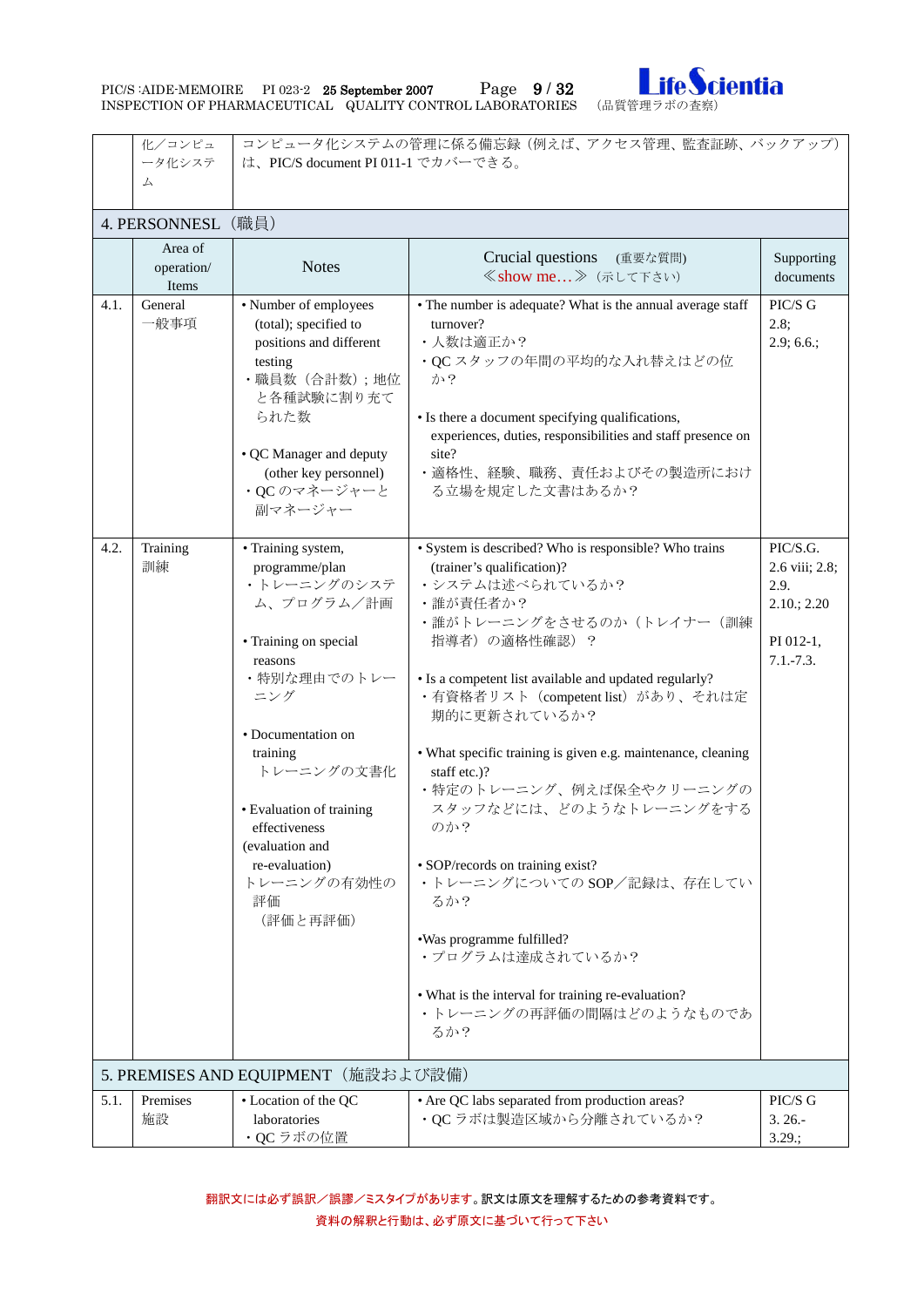PIC/S :AIDE-MEMOIRE PI 023-2 25 September 2007 Page 10 / 32 Ife Cientia



|      |                  |                                                                                                                                                           |                                                                                                                                                                                                                                                                                                                                                                                                         | $6.5$ ; 6.6                             |
|------|------------------|-----------------------------------------------------------------------------------------------------------------------------------------------------------|---------------------------------------------------------------------------------------------------------------------------------------------------------------------------------------------------------------------------------------------------------------------------------------------------------------------------------------------------------------------------------------------------------|-----------------------------------------|
|      |                  | • Facility design, rooms<br>separation<br>(e.g. clean and dirty,<br>different testing<br>activities).<br>・施設の設計、部屋の分<br>離(例えば、清浄性と汚<br>れ度合い、異なった試験<br>作業) | • Where type of testing is carried out e.g. chemical,<br>biological (microbiological) testing? Is the laboratory<br>equipment located in appropriate area (e.g. clean<br>equipment in clean room)?<br>• どんな場所で、どんな試験が行われているか?<br>(例えば、化学、生物学(微生物学的) 試験は、ど<br>んな場所か?)<br>•ラボ機器は、適切な位置に設置されているか? (例<br>えば、クリーンルームにクリーン機器が設置されて<br>いるか?)                                                                   | PIC/S G.<br>3.1.                        |
|      |                  | • Temperature, humidity,<br>ventilation and recording<br>systems/alarms.<br>温度、湿度、換気および<br>記録システム/アラー<br>厶                                                | • How is the system of<br>ventilation/humidification/temperature designed?<br>Is it monitored continuously? Is this system separated for<br>QC area from other areas? System of alarms for critical<br>equipment exists?<br>•換気/湿度/温度のシステムは、どのように設計さ<br>れているか?<br>·このシステムは他の区域から離れして、QC区域用<br>に設置されているか? (訳文問題あり:原文参照)<br>• 重要な機器のアラームシステムは存在しているか?                                                     | PIC/S G.<br>3.3.                        |
|      |                  | • Storage areas (e.g. for<br>documents, for samples<br>$etc.$ )<br>保管区域 (例えば、文書<br>化、サンプルなど)<br>• Labelling 表 示                                           | • How are the documents/sensitive instruments protected?<br>Are storage conditions monitored? Where is defective<br>equipment stored?<br>• 文書/鋭敏な機器はどの様に保護しているのか?<br>• Is there clearly indicated dedication of rooms, areas<br>(directions), status?<br>・部屋、区域 (directions;用途の意味か?)、状態に関                                                                                                               | PIC/S G.<br>4.8.; 4.9.;<br>3.44.        |
|      |                  |                                                                                                                                                           | して、明確に示した表示札 (dedication) はあるか?<br>• Are dedicated rooms/laboratories clearly identified?<br>専用の部屋/ラボは、明確に識別されているか?                                                                                                                                                                                                                                                                                     |                                         |
| 5.2. | Equipment<br>機 器 | • Instrumentation<br>機器類<br>• Assembly<br>(DQ, IQ, OQ, PQ)<br>組立装置 (アセンブリ)<br>(DQ, IQ, OQ, PQ)                                                            | • Brief description of major equipment available?<br>• 主要な機器の簡潔な記述はあるか?<br>• Relevant validation documents, SOP(s) for line with<br>qualified assembly and documentation of all possible<br>configurations available? Appropriate environmental<br>conditions clearly stated?<br>・関連するバリデーション文書、全ての可能性のある<br>形態に関しての適格性評価がされたアセンブリに沿<br>った SOPs があるか?<br>• (訳注: それらのアセンブリに対して) 適切な環境<br>条件は明確に述べられているか? | PIC/S G.<br>$3.34 - 3.44$<br>$2.6.$ vii |
|      |                  | • Calibration<br>校正                                                                                                                                       | • Calibration procedures defined in writing?<br>Documentation (e.g. records) available?<br>Intervals for calibration defined?<br>Calibration status indicated?                                                                                                                                                                                                                                          |                                         |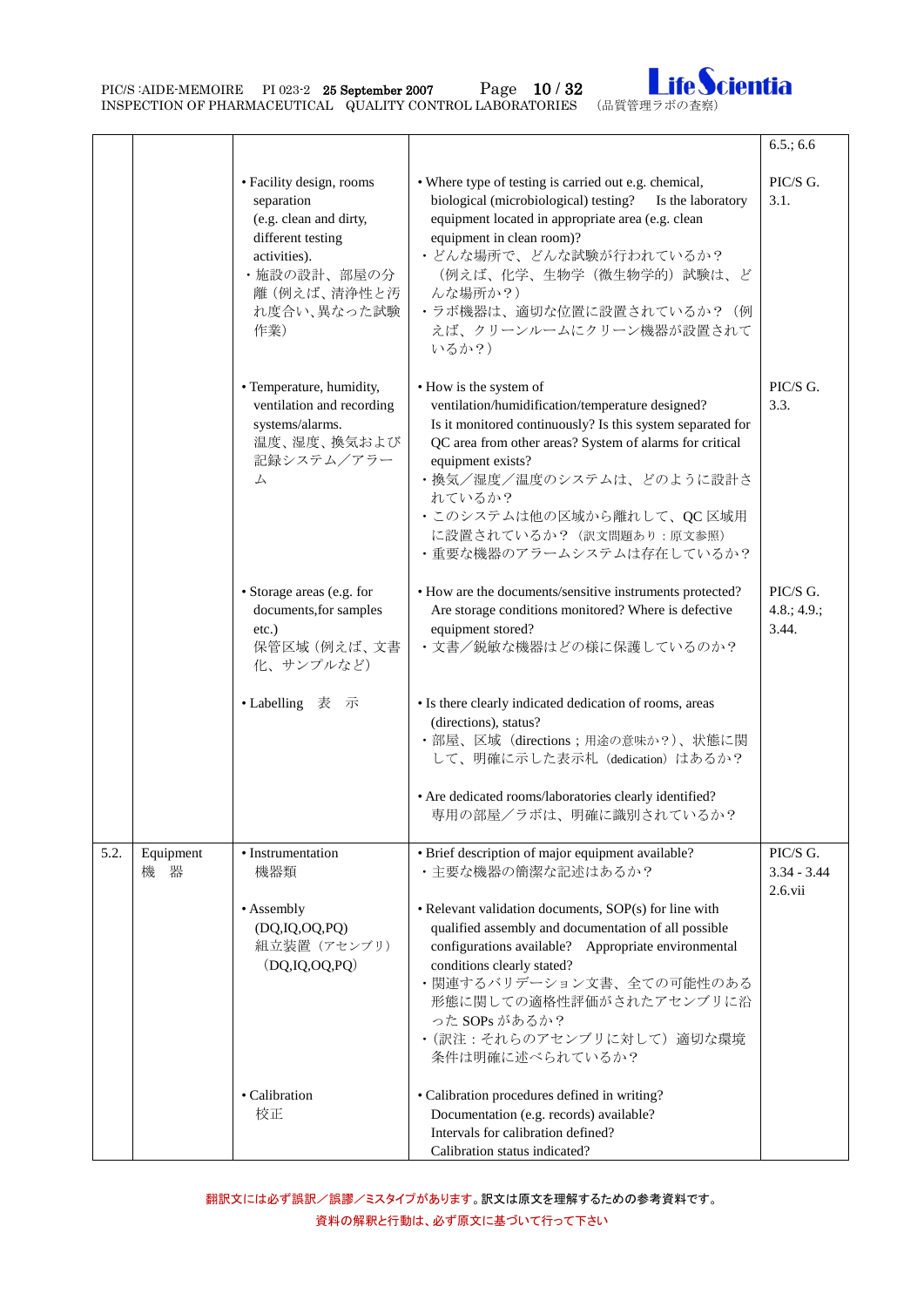PIC/S :AIDE-MEMOIRE PI 023-2 25 September 2007 Page 11 / 32 Inspection of Pharmaceutical Quality control laboratories (品質管理ラボの査察)



|      |                                  |                                                                                                                    | • 校正手順は文書で規定されているか?<br>•文書 (例えば記録) はあるか?<br>・校正間隔は規定されているか?<br>• 校正の状態は表示されているか?                                                                                                                                                                                                                  |                             |
|------|----------------------------------|--------------------------------------------------------------------------------------------------------------------|---------------------------------------------------------------------------------------------------------------------------------------------------------------------------------------------------------------------------------------------------------------------------------------------------|-----------------------------|
|      |                                  | • Labelling<br>表示                                                                                                  | • Equipment status indicated?<br>・機器の状態 (status) は表示されているか?                                                                                                                                                                                                                                       |                             |
|      |                                  | • Log books<br>ログブック                                                                                               | • Exist for every major equipment?<br>Are data complete<br>(see also item 3.2. above)?<br>・全ての主要な機器が存在するか?<br>・データは完全か? (上述の3.2 項も参照のこと)                                                                                                                                                          | $2.6.$ vi                   |
|      |                                  | • Cleaning クリーニング                                                                                                  | • $SOP(s)$ exists?<br>Records available (require for critical<br>equipment (as applicable)?<br>· SOP(s)は存在するか?<br>・記録はあるか? ((該当する場合) 重要な機器に対                                                                                                                                                      |                             |
|      |                                  | Note see also item 5.4.<br>below<br>注: 下記の 5.4 項も参照<br>のこと                                                         | して要求されているか?)                                                                                                                                                                                                                                                                                      |                             |
| 5.3. | Equipment<br>validation<br>機器のバリ | · Qualification<br>適格性評価                                                                                           | · IQ, OQ, PQ was carried out prior to first use?<br>· IQ, OQ, PQ は、最初の使用前に行われているか?                                                                                                                                                                                                                | PIC/S G.<br>2.6.vii;<br>and |
|      | デーション                            | • Design qualification (DQ)<br>·設計時適格性評価                                                                           | • Who approves?<br>Fully documented (including possible<br>involvement of suppliers and/or third party)?<br>誰が承認したのか? 十分に文書化されているか?<br>(suppliers and/or third party が実施したものがあれ<br>ば、それを含む)                                                                                                       | Annex 15                    |
|      |                                  | • Installation<br>qualifications(IQ)<br>据付時適格性評価                                                                   | • Included intervals for revalidation?<br>Requirements and specification for delivered equipment<br>Relevant checks were made?<br>(URS) exists?<br>•再バリデーションの間隔は含まれているか?<br>・送液/分配装置? (delivered equipment)の要求と仕様<br>(URS) は存在するか?<br>・関連するチェックはなされているか?                                          |                             |
|      |                                  | • Operational qualifications<br>(OQ)<br>運転時適格性評価                                                                   | • Details on specifications and acceptance criteria are<br>provided? Operators have been trained?<br>・規格と許容判断基準の詳細は与えられているか?<br>・操作者へ訓練を受けているか?                                                                                                                                                   |                             |
|      |                                  | • Performance<br>qualifications (PQ)<br>性能適格性評価                                                                    | · Sufficient details of procedures, materials and certified<br>reference materials are available? Results are recorded in<br>a manner amenable to establishing trends?<br>Results are<br>checked and evaluated by supervisor or delegate? Raw<br>data are consistent with data in summary report? |                             |
|      |                                  | Note: For more details on<br>PQ of different laboratory<br>apparatuses see<br>Supplements 1 and 2 to<br>this Aide. | Results are within acceptance criteria applied?<br>・手順、物品 (マテリアル) および認証済みの基準品の<br>十分な詳細(訳注:十分に詳細な手順書など)はあるか?<br>・結果はトレンドをみることが容易な方法で記録され<br>ているか?                                                                                                                                                 |                             |
|      |                                  | 注:各種のラボの機器の<br>PQに関してのより詳細                                                                                         | ・結果は、監督者あるいはその委嘱者 (delegate) によ<br>り、チェックされ、かつ評価されているか?                                                                                                                                                                                                                                           |                             |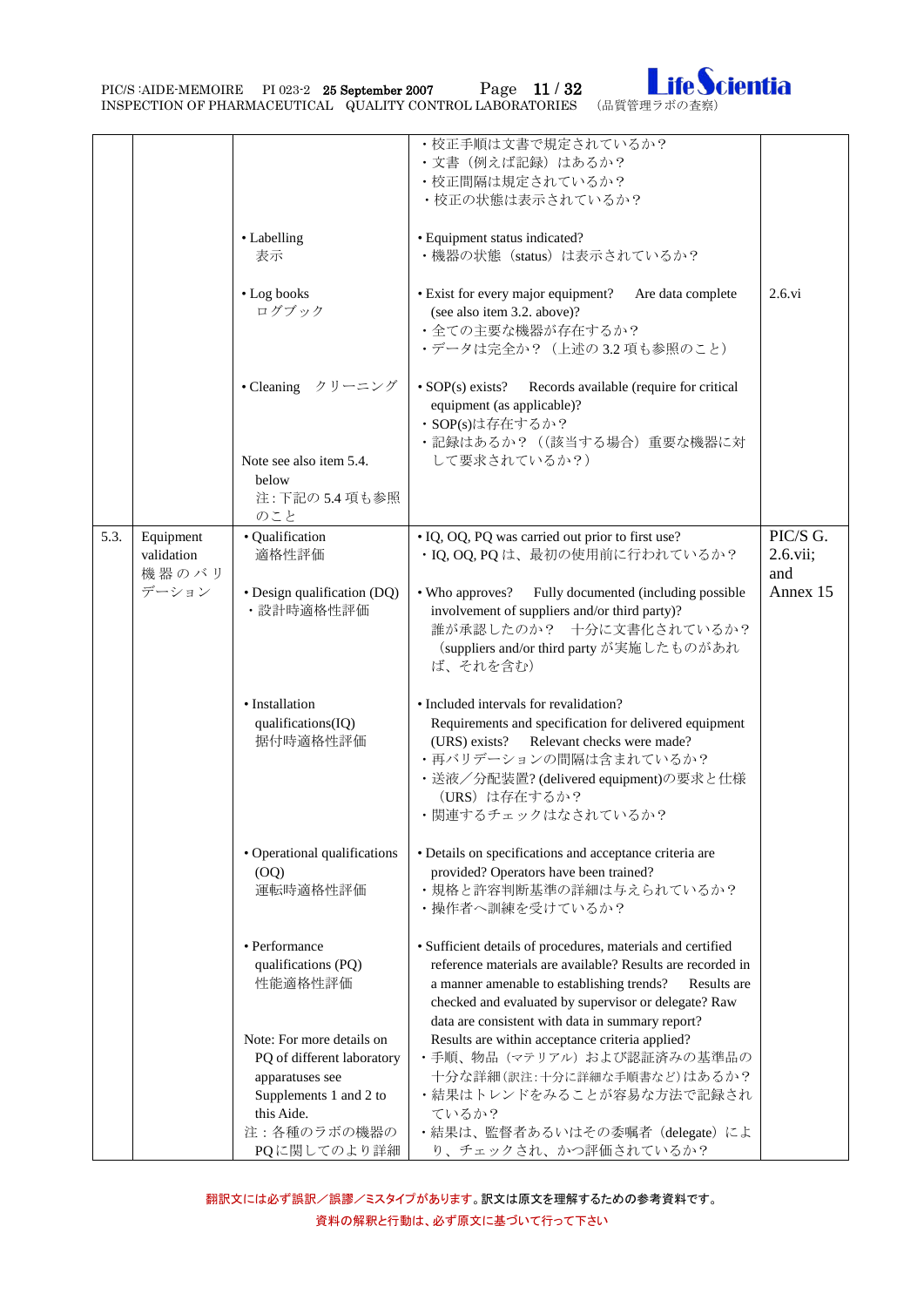PIC/S :AIDE-MEMOIRE PI 023-2 25 September 2007 Page 12 / 32 Ife Cientia



<span id="page-11-0"></span>

|      |                                                     | は、この忘備録の<br>Supplements 1 および 2<br>を参照されたい。                | ・生データは、要約報告書のデータと一致しているか?<br>•結果は、適用されている許容判断基準値内にあるか?                                                                                                                                                                                                                                                                                                           |                         |
|------|-----------------------------------------------------|------------------------------------------------------------|------------------------------------------------------------------------------------------------------------------------------------------------------------------------------------------------------------------------------------------------------------------------------------------------------------------------------------------------------------------|-------------------------|
| 5.4. | Cleaning<br>Sanitation<br>クリーニン<br>ゲ<br>サニテーシ<br>ョン | · Cleaning/sanitation<br>system<br>クリーニング/サニテ<br>ーションのシステム | • Validation was carried out? Relevant documents<br>What are the limits for equipment<br>available?<br>cleaning?<br>・バリデーションは行われたか?<br>•関係する文書類は利用可能か?<br>・機器のクリーニングでの限度値はどのようなもの<br>か?                                                                                                                                                                          | PIC/S G. 3;<br>3.37     |
|      |                                                     |                                                            | • Which equipment, glassware and other containers are<br>used for cleaning/sanitation?<br>・クリーニング/サニテーションには、どのような機<br>器、ガラス容器および他の容器が、使用されたか?                                                                                                                                                                                                                    |                         |
|      |                                                     |                                                            | • Who cleans?<br>What are the intervals for cleaning areas<br>specified? SOP?<br>•誰が清浄化の作業を行うのか?<br>・区域の清浄化の間隔は、どのように規定されている<br>か?                                                                                                                                                                                                                               |                         |
| 5.5. | Maintenance<br>メンテナン<br>ス                           | • System<br>システム                                           | • How is maintenance programmed, performed and<br>Are the critical systems, areas,<br>documented?<br>equipment included? Which work is contracted?<br>・メンテナンスは、どのようにプログラムされ、実施<br>され、また文書化されているか?<br>・重要なシステム、区域、機器は、そのメンテナンス<br>プログラムに含まれているか?<br>• どの様な作業を外部委託しているか?                                                                                           | PIC/S G.<br>3.2.        |
|      |                                                     | • Preventive maintenance<br>予防保全                           | • Are the regular/extraordinary maintenance programs<br>available?<br>Who "releases" equipment after<br>maintenance/repair for laboratory performance?<br>・定期的な/異常時の (extraordinary) 保全プログラム<br>があるか?<br>•誰がラボ用の性能に関しての、保全/修理後の機器<br>の"releases"(訳注:使用の許可)を出すのか?                                                                                                 |                         |
|      |                                                     | • Documentation<br>文書化                                     | • Is there a schedule including time frames available?<br>Is there inventory of items to be included into the<br>maintenance system?<br>Is there system for the formal<br>acceptance of equipment back into service (and vice<br>versa)?<br>•時間枠を含むスケジュールがあるか?<br>• 保全システムに組み込むべき機器リスト(inventory of<br>items)はあるか?<br>• 点検へと戻す (あるいはその逆の) 機器の正式な承<br>諾のシステムはあるか? |                         |
| 6.   |                                                     | MATERIALS AND SUPPLIES (原材料および供給)                          |                                                                                                                                                                                                                                                                                                                                                                  |                         |
| 6.1. | Materials<br>原材料                                    | • Laboratory reagents,<br>standards                        | • List(s) of materials available?<br>The suppliers are listed,<br>assessed? (see also item 2.2. above)<br>What are                                                                                                                                                                                                                                               | PIC/S G.<br>6.19.-6.21. |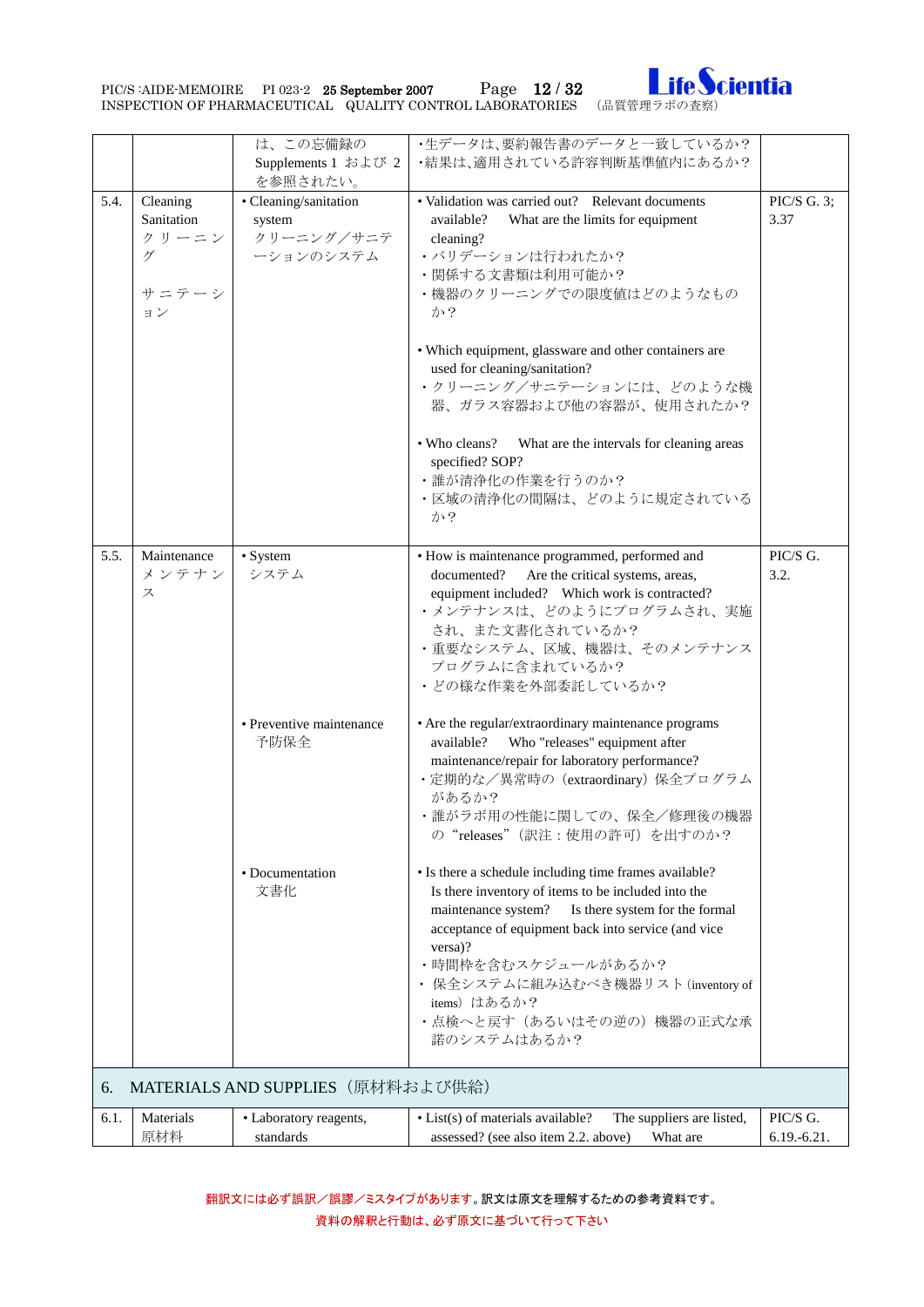PIC/S :AIDE-MEMOIRE PI 023-2 25 September 2007 Page 13 / 32 Ife Cientia



|      |               | ラボの試薬、標準品                   | requirements of identification tests? How is labelling |            |
|------|---------------|-----------------------------|--------------------------------------------------------|------------|
|      |               |                             | (e.g. date of receipt)? Testing kits used?<br>How new  |            |
|      |               |                             | lots are traced back to the previous lots?             |            |
|      |               |                             | ・原材料リストはあるか?                                           |            |
|      |               |                             | ・サプライヤーはリストされており、評価されている                               |            |
|      |               |                             | か? (上記2.2 項も参照のこと)                                     |            |
|      |               |                             |                                                        |            |
|      |               |                             | •確認試験の要求はどの様なものか?                                      |            |
|      |               |                             | ・ラベル表示はどのようになっているか? (例えば、                              |            |
|      |               |                             | 受領日)                                                   |            |
|      |               |                             | •試験キットは使用しているか?                                        |            |
|      |               |                             | ・新たなロットは、以前のロットに対して、どの様に                               |            |
|      |               |                             | トレースバックされているのか?                                        |            |
|      |               |                             |                                                        |            |
|      |               |                             |                                                        |            |
|      |               | • Reference                 | • How are RM handled, labelled, stored (expiration)?   |            |
|      |               | substances )RM              | Primary standards are available? Which?<br>Are the     |            |
|      |               | 基準品 (RM)                    | secondary RM are acceptable? Traceability to official  |            |
|      |               |                             | standards assessed? Working standards prepared?        |            |
|      |               |                             | How used? Is there an SOP for the in-house calibration |            |
|      |               |                             | of reference materials. How expiry date and potency    |            |
|      |               |                             |                                                        |            |
|      |               |                             | value are assigned to each reference material          |            |
|      |               |                             | characterised in -house?                               |            |
|      |               |                             | •原材料の取扱い、ラベル表示、保管(有効期限切れ)                              |            |
|      |               |                             | は、どの様にしているか?                                           |            |
|      |               |                             | •一次標準品は、利用可能か?                                         |            |
|      |               |                             | ・どちらか(訳注:一次標準品を使用してるか? そ                               |            |
|      |               |                             | れとも使用していないのか)?                                         |            |
|      |               |                             | ・二次的な基準品 (secondary RM) は許容されるか?                       |            |
|      |               |                             | ・公的な基準品のトレーサビリティは評価されている                               |            |
|      |               |                             |                                                        |            |
|      |               |                             | か?                                                     |            |
|      |               |                             | ・常用標準(working standards)が調製されているか?                     |            |
|      |               |                             | •それはどの様に使用されているか?                                      |            |
|      |               |                             | ・基準物質(reference materials)の自家校正の SOP はあ                |            |
|      |               |                             | るか?                                                    |            |
|      |               |                             | ・自家で特徴付をした各基準物質に対して、有効期限                               |            |
|      |               |                             | 日とその力価の値の評価がされているか?                                    |            |
|      |               |                             |                                                        |            |
|      |               |                             |                                                        |            |
|      |               | • Handling of highly toxic, | • How are these materials handled (stored)? Are there  |            |
|      |               | hazardous and sensitising   | relevant instructions available? Which measures are    |            |
|      |               | materials, poisons          | introduced to avoid cross contamination?<br>SOP for    |            |
|      |               | 高い毒性、危険性、お                  | waste disposal available?                              |            |
|      |               | よび感作性物質、毒物                  | ・それら(訳注:左記の物質)は、その様に扱ってい                               |            |
|      |               |                             | る (保存している)か?                                           |            |
|      |               |                             | ・関連する指示書(instructions)はあるか?                            |            |
|      |               |                             | ・交叉汚染を避けるために、どのような手段が導入さ                               |            |
|      |               |                             | れているか?                                                 |            |
|      |               |                             |                                                        |            |
|      |               |                             | ·廃棄物に係る SOP はあるか?                                      |            |
|      |               |                             |                                                        |            |
| 6.2. | Water and     | • Water system/quality      | • Is the laboratory water system described? How is the | Annex 1 to |
|      | water systems | 水システム/品質                    | laboratory water prepared? Water quality is defined    | PIC/S G.   |
|      |               |                             | (SPECS)? What is the quality of water used for         | It.35;44   |
|      | 水および水         |                             | microbiological testing?                               |            |
|      | システム          |                             | ・ラボの水システムは記述されているか?                                    |            |
|      |               |                             | ・ラボの水の調製はどの様にしているか?                                    |            |
|      |               |                             | ・水の品質は規定されているか? (規格?)                                  |            |
|      |               |                             |                                                        |            |
|      |               |                             | ・微生物試験に使用する水の品質はどのようなもの                                |            |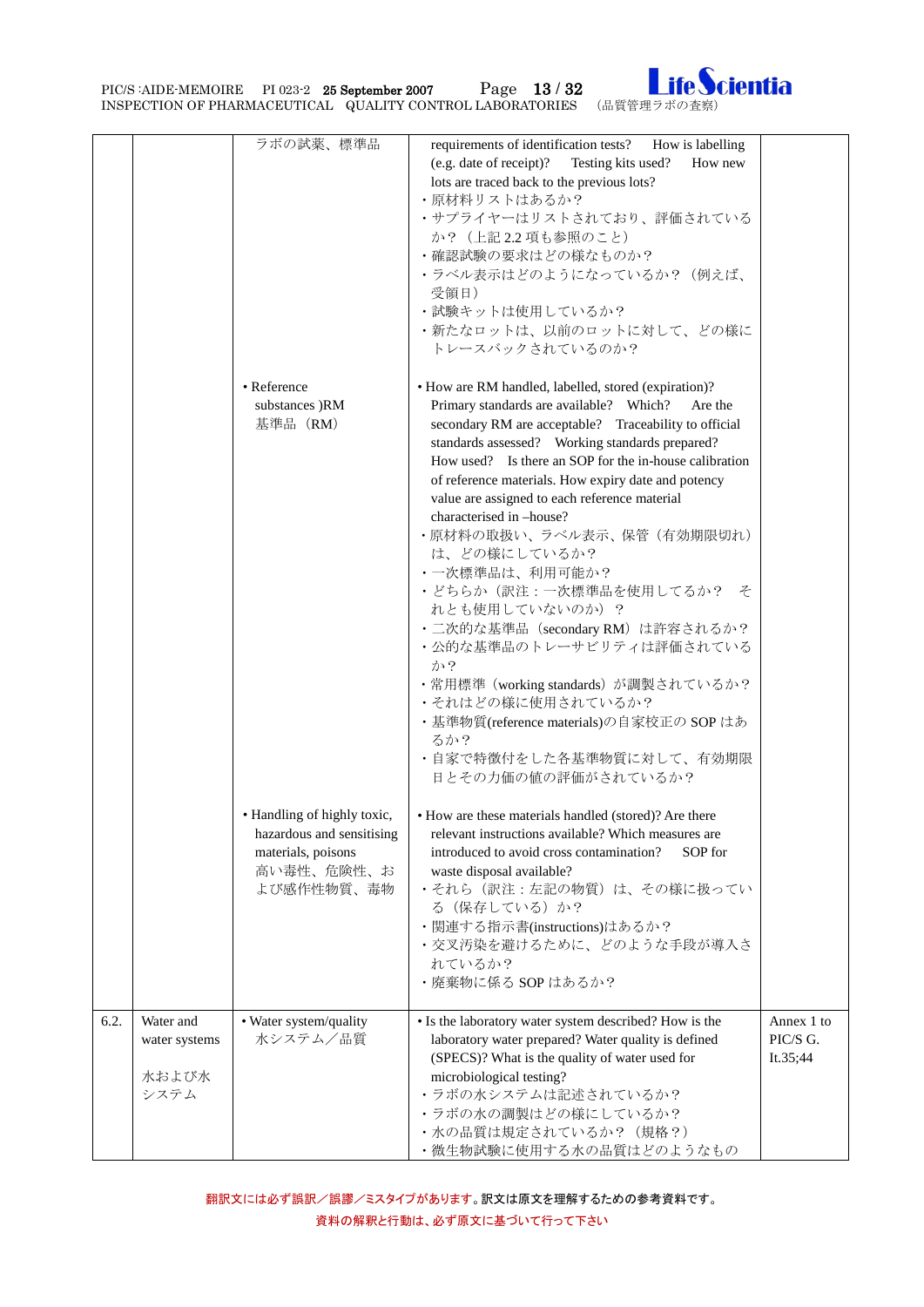PIC/S :AIDE-MEMOIRE PI 023-2 25 September 2007 Page 14 / 32 Ife Cientia



<span id="page-13-0"></span>

|      |                        |                                                                    | か?                                                                                                                                                                                                                                                                                                                                   |                                                                                                                              |
|------|------------------------|--------------------------------------------------------------------|--------------------------------------------------------------------------------------------------------------------------------------------------------------------------------------------------------------------------------------------------------------------------------------------------------------------------------------|------------------------------------------------------------------------------------------------------------------------------|
|      |                        | • Water sampling<br>水のサンプリング                                       | • Where, when and how is your laboratory water sampled<br>$(SOP)$ ?<br>・ラボの水は、何処で、何時、どのようにしてサンプ<br>ルの採取をするか? (SOPはあるか?)                                                                                                                                                                                                              |                                                                                                                              |
|      |                        | • Water testing<br>水の試験                                            | • What kind of quality testing is done for your water used<br>for different types of analyses?<br>• 各種の分析に使用する貴社のラボの水は、どんな品<br>質のものを使用するのか?                                                                                                                                                                                          |                                                                                                                              |
| 7.   |                        | SAMPLING AND SAMPLES (サンプリングとサンプル)                                 |                                                                                                                                                                                                                                                                                                                                      |                                                                                                                              |
| 7.1. | Sampling<br>サンプリン<br>ゲ | • General policy<br>一般的なポリシー                                       | • Show me the description of sampling system<br>(authorisation, statistics application, sampling<br>tools/areas)! What is the number of samples taken and<br>justification for reduced sampling?<br>・サンプリングシステムの説明を私にして下さい(承<br>認、統計的な適用、サンプリング用の治具/場所)!<br>・どの位の数をサンプリングし、サンプル数の減少に<br>際しては、どのような論理的説明 (justification) がさ<br>れているか? | PIC/S G.<br>$1.4; 6.11-$<br>$6,14$ and<br>Annex 8<br>It.1.9.<br>PI 012-1;<br>11.1<br>Annex 8 to<br>PIC/S G.1.<br>It. $2 - 5$ |
|      |                        | • Sampling<br>サンプリング                                               | • Sampling performed how? By whom? SOP(s) for<br>sampling available? Includes the details on containers,<br>labelling, equipment cleaning etc.?)<br>・サンプリングはどの様に行っているのか?<br>•誰が行うのか?<br>・サンプリングの SOP(s)はあるか?<br>· 容器、表示、器具洗浄などの詳細は、(SOPsに)含<br>まれているか?                                                                               | PIC/S G.<br>$6.7.-6.11$                                                                                                      |
|      |                        | • Place of sampling for raw<br>materials<br>原料のサンプリングの<br>場所       | • Is there separate sampling area or area in stores? How is<br>the risk of cross contamination/bacterial contamination<br>prevented?<br>・分離されたサンプリング区域や、貯蔵所内にそのよ<br>うな区域があるか?<br>• 交叉汚染/細菌汚染のリスクは、どの様に防いでい<br>るか?                                                                                                                    |                                                                                                                              |
|      |                        | • Starting/packaging<br>materials sampling<br>出発物資/包装材料の<br>サンプリング | • What is the representative amount of sample as defined in<br>the SOP?<br>· SOPs に規定されているサンプルの代表的な量とは、<br>どのような量か?                                                                                                                                                                                                                  |                                                                                                                              |
|      |                        |                                                                    | • System of IPC's/intermediates sampling described (SOP)?<br>• 工程内管理用サンプル/中間製品のサンプリングの<br>システムは、(SOPに)述べられているか?                                                                                                                                                                                                                      |                                                                                                                              |
|      |                        | • IPC's sampling<br>/Intermediates sampling<br>工程内試験 (IPC's) の     | • What type of air sampler is used and why? What is the<br>sample volume/testing time, media used, transfer time<br>(SOPs)? Is equipment calibrated (protocol)? What<br>disinfection procedure is used?<br>•エアーサンプラーのタイプはどの様なものか?                                                                                                    |                                                                                                                              |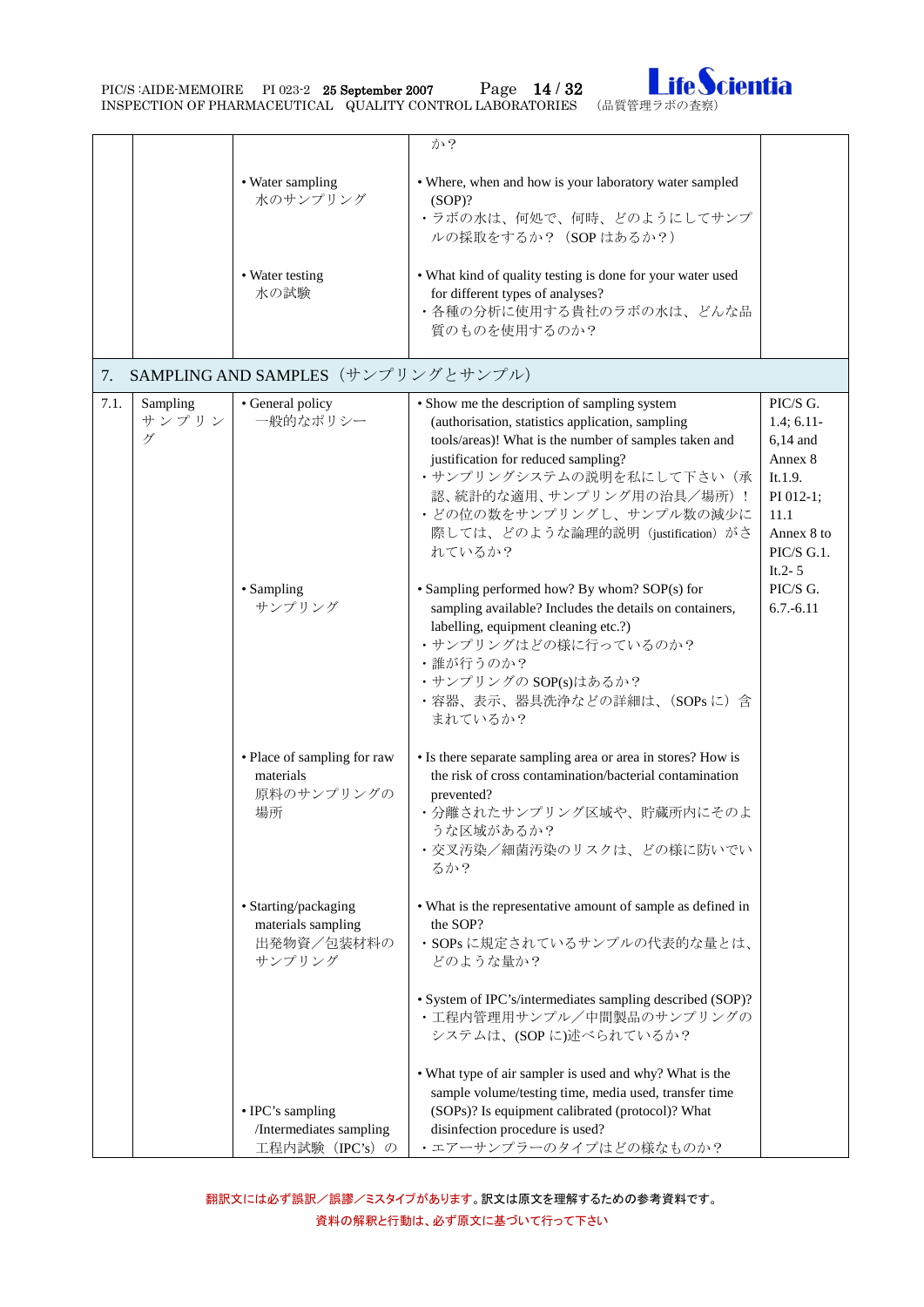PIC/S :AIDE-MEMOIRE PI 023-2 25 September 2007 Page 15 / 32 Ife Cientia



|      |                 | サンプリング/中間製<br>品のサンプリング                                                                           | •なぜそのようなタイプを使用しているか?<br>•サンプルのボリュウム/試験時間、使用している培<br>地、移送時間はどの様なものか? (SOPsはどの様に<br>なっているか?)<br>・機器はキャリブレートされているか? (プロトコー<br>ルなどはあるか?)<br>• 消毒法はどの様なものを使用しているか?                                                                                                                                                                                                                                                                                                                                                                                                             |                                                        |
|------|-----------------|--------------------------------------------------------------------------------------------------|---------------------------------------------------------------------------------------------------------------------------------------------------------------------------------------------------------------------------------------------------------------------------------------------------------------------------------------------------------------------------------------------------------------------------------------------------------------------------------------------------------------------------------------------------------------------------|--------------------------------------------------------|
|      |                 | • System of air sampling<br>空気のサンプリングシ<br>ステム                                                    | • See item 6.2, above<br>· 上記の 6.2. 項を参照のこと<br>• What sampling techniques including equipment used?<br>・器具を含めて、使用するサンプリングのテクニック<br>はどのようなものか?                                                                                                                                                                                                                                                                                                                                                                                                                             |                                                        |
|      |                 | • System of water sampling<br>水に対するサンプリン<br>グシステム                                                | • Show me the store for retained samples of raw materials<br>and final products! SOP (time period, number<br>specified?) exists?<br>・私に、原料と最終製品の保存品(retained sample ; 訳者<br>注 PIC/S GMP Part 1 の記載は "retention samples") の保<br>管場所を見せてもらえませんか?<br>· SOP (期間、数量は規定されているか?) が存在す<br>るか?                                                                                                                                                                                                                                                                                     |                                                        |
|      |                 | • Procedures/records<br>手順/記録類<br>• Retained samples<br>保存 (参考品?) サン<br>プル<br>• Re-sampling      |                                                                                                                                                                                                                                                                                                                                                                                                                                                                                                                                                                           |                                                        |
|      |                 | 再サンプリング<br>Note: for re-sampling see<br>item 9.3.below<br>注:再サンプリングについ<br>ては、下記の 9,3 項を参<br>照のこと |                                                                                                                                                                                                                                                                                                                                                                                                                                                                                                                                                                           |                                                        |
| 7.2. | Samples<br>サンプル | • Handling of samples<br>サンプルの取扱い                                                                | • How are the composite samples blended? How are<br>(labelled, transferred, registered, distributed) samples for<br>testing and contract testing handled (if applicable)?<br>Proper accountability of samples<br>SOP(s) available?<br>assessed? Are there used some contract facilities?<br>Responsibilities defined?<br>・複合試料(composite samples)は、どのように混合する<br>のか?<br>•試験および委託試験(該当する場合)で、サンプル<br>をどの様に取り扱っているか? (表示は? 移送<br>受付は? 配布は?) どのようにしている<br>は?<br>か?<br>・SOP(s)はあるか?<br>·サンプルについての適正な説明責任 (accountability)<br>を評価しているか?<br>・何らかの委託施設を利用しているか?<br>責任は明確<br>であるか? | PIC/S G. It.<br>$6.4$ .; and<br>Annex 8<br>It. $6 - 9$ |
|      |                 | • Retained samples<br>保存サンプル                                                                     | • The amount, time period, storage conditions defined?<br>How long are samples stored prior testing? Show me the                                                                                                                                                                                                                                                                                                                                                                                                                                                          | PIC/S G.<br>64; 6.14.                                  |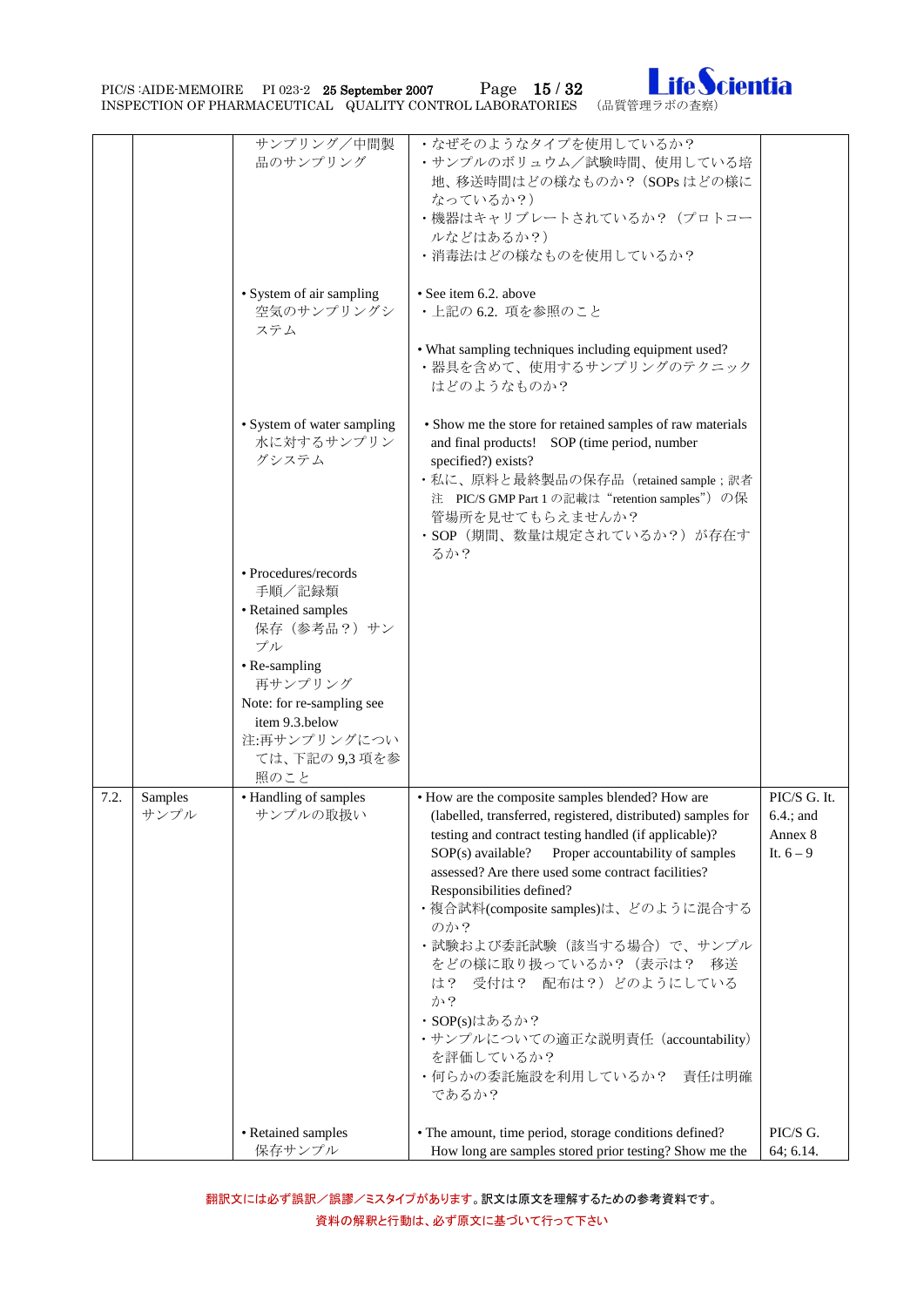PIC/S :AIDE-MEMOIRE PI 023-2 25 September 2007 Page 16 / 32 Ife Cientia



<span id="page-15-0"></span>

| 7.3  | Personnel for<br>sampling<br>サンプリン<br>グ担当職員 | • Samples tracking<br>サンプルのトラッキン<br>グ (履歴の追跡可能性)<br>Note: For samples tracking<br>see Item 3.2. above<br>注:サンプルのトラッ<br>キングについては、上<br>述の 3.2.項を参照のこ<br>と<br>$\bullet$ Staff<br>スタッフ | documentation!<br>•量、時間的長さ、保管条件は規定されているか?<br>• 試験前にどの位の時間(期間)保管されるか?<br>・それら文書を私に見せて下さい!<br>· Specifically trained?<br>特別に、訓練を受けているか?                                                                                                                                                                                                                                          | Annex 8 to<br>PIC/S G. It.<br>2; PI 007 1,<br>$8.1 - 8.9.$ |
|------|---------------------------------------------|------------------------------------------------------------------------------------------------------------------------------------------------------------------------------------|--------------------------------------------------------------------------------------------------------------------------------------------------------------------------------------------------------------------------------------------------------------------------------------------------------------------------------------------------------------------------------|------------------------------------------------------------|
| 8.   | <b>TESTING</b>                              | (試験)                                                                                                                                                                               |                                                                                                                                                                                                                                                                                                                                                                                |                                                            |
|      | Area of<br>operation/<br>Items              | <b>Notes</b>                                                                                                                                                                       | Crucial questions (重要な質問)<br>≪show me 》 (示して下さい)                                                                                                                                                                                                                                                                                                                               | Supportin<br>documents                                     |
| 8.1. | Testing<br>general<br>試験の一般<br>的事項          | • QC system<br>QC システム<br>• Flow sheets<br>流れ図<br>• Methods<br>(see also item 8.2. below)<br>方法                                                                                    | • Written document available? Which types of testing<br>performed (e.g. microbiological, immunological,<br>chemical etc.)?<br>・文書化された手順はあるか?<br>• どの様なタイプの試験を行っているか? (例えば、<br>微生物学的、免疫学的、あるいは化学的、など)<br>• Specifying important steps?<br>重要なステップは特定されているか?<br>• Which methods are used for testing:<br>standardised (e.g. Pharmacopoeial), modified or<br>developed "in house? | PIC/S<br>$G.6.15 - 6.21$<br>PI 012-1,<br>11.2.             |
|      |                                             | (以下の8.2.も参照のこ<br>と)<br>• Contract testing                                                                                                                                          | ・どの様な方法を試験に使用しているか?:<br>基準化された方法(例えば薬局方に収載された方法)<br>か、局方の改変法、あるいは"自社"で開発された<br>方法か?<br>• Which analyses are performed on contract?                                                                                                                                                                                                                                             |                                                            |
|      |                                             | 委託試験                                                                                                                                                                               | どの様な分析を委託に出しているか?<br>(see also item 1.2. above)<br>(上述の1.2.項も参照のこと)                                                                                                                                                                                                                                                                                                            |                                                            |
|      |                                             | • Re-testing<br>再試験<br>Note:<br>for re-testing see Item<br>9.3.below<br>再試験に関しては、以<br>下の 9.3.項を参照の<br>こと                                                                           |                                                                                                                                                                                                                                                                                                                                                                                |                                                            |
| 8.2. | Testing of raw<br>materials<br>原料の試験        | • System<br>システム                                                                                                                                                                   | • Procedure(s) available? SPECs exists? Comply with<br>marketing authorisation? Which is extend of (all raw<br>material tested, full testing made)? Identity testing made?<br>Which materials are released on base of supplier's                                                                                                                                               | PIC/S G.<br>4.10; 5.31<br>and Annex<br>8, It.3-4           |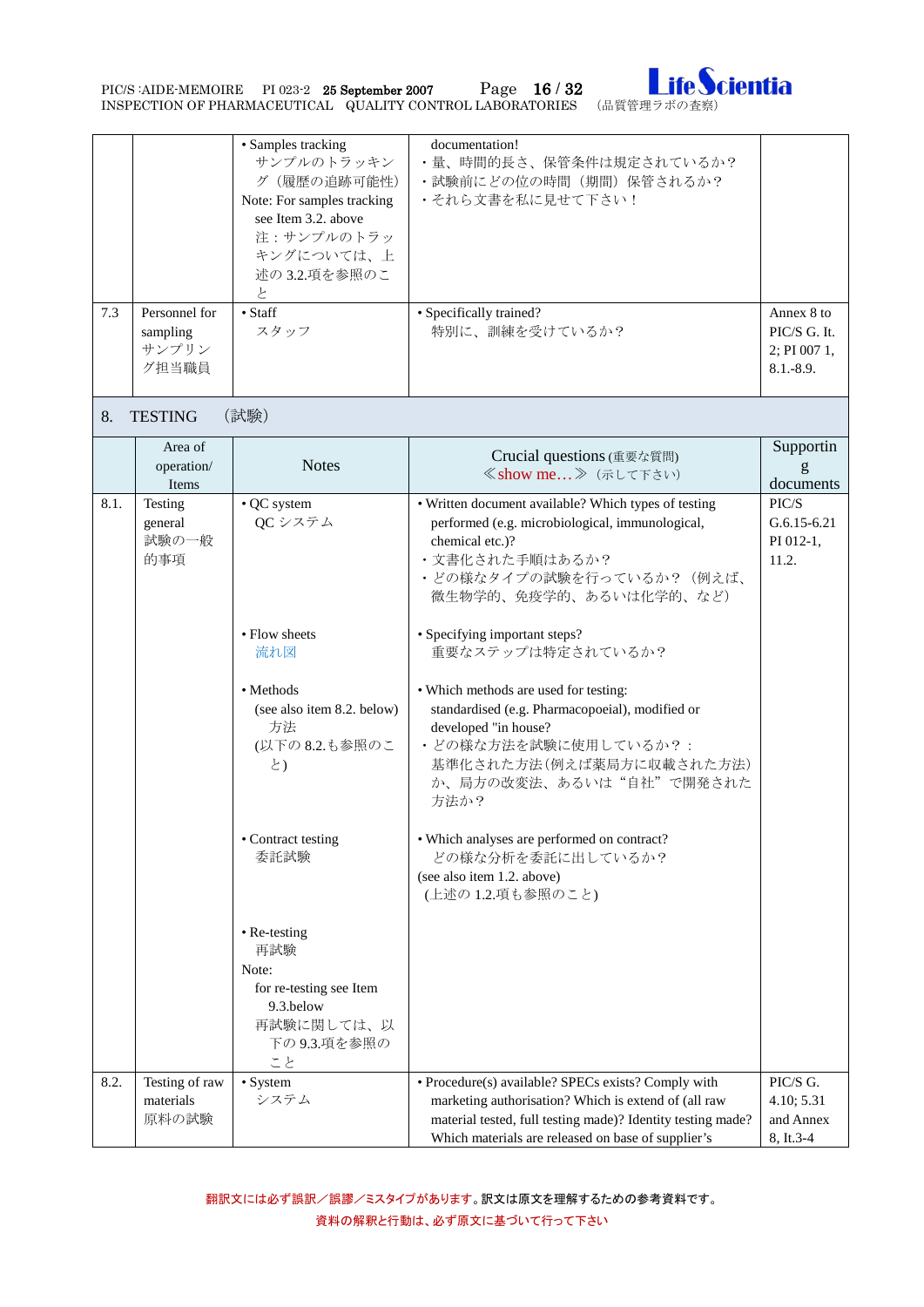PIC/S :AIDE-MEMOIRE PI 023-2 25 September 2007 Page 17 / 32 Ife Cientia



|      |                                                               |                                                                           | certificate?<br>・手順化された方法があるか?<br>· 規格 (SPECs) が存在するか?<br>・(訳注:試験方法は)販売承認書 (marketing<br>authorisation) に適合しているか?<br>•試験は、何処まで適用しているか? (全ての原料を<br>試験しているか?)<br>・確認試験はしているか?<br>• どの原材料がサプライヤーの試験成績書を基として<br>出荷しているのか?                                                                                             |                                                                   |
|------|---------------------------------------------------------------|---------------------------------------------------------------------------|-------------------------------------------------------------------------------------------------------------------------------------------------------------------------------------------------------------------------------------------------------------------------------------------------------------------|-------------------------------------------------------------------|
|      |                                                               | • Methods<br>方法                                                           | • Approved/validated? Acceptance limits specified?<br>・承認されているか?/バリデートされているか?<br>•許容基準は規定されているか?                                                                                                                                                                                                                  |                                                                   |
| 8.3. | Testing in<br>process,<br>controls (IPC)<br>工程内管理<br>(IPC)の試験 | • Testing<br>methods/equipment<br>試験法/機器                                  | · Procedures available? Approved, validated? By whom?<br>Parameters/limits comply with SPECs (or to values<br>specified in processing documents)?<br>・手順書はあるか?<br>· (訳注: その SOP は) 承認済み/バリデート済みか?<br>•誰が(訳注:承認/バリデートを)行うのか?<br>• パラメータ/限度値は、規格と(または製造の文書<br>に規定された値に対して)一致しているか?                                  |                                                                   |
|      |                                                               | • Testing in the processing<br>areas (laboratory)<br>製造区域(あるいはラ<br>ボ)での試験 | . Who prepares and controls quality of reagents and<br>standards used? Who controls the equipment and quality<br>of testing? Personnel (operators) trained? Where is<br>documented?<br>・使用する試液および標準液の質は、誰が調製し、管<br>理するか?<br>•誰が、試験の機器と品質を管理しているのか?<br>・職員 (作業者) は訓練されているか?<br>• どこの場所で、文書化作業を行うのか?                |                                                                   |
| 8.4. | Testing of<br>intermediates<br>中間製品の試<br>験                    | • System<br>システム                                                          | • What is the testing strategy (extend, methods, parameters<br>and limits used)? Which results are transferred into the<br>final product protocol?<br>・試験戦略はどの様なものか? (extend_(訳者注:どこ<br>まで試験管理戦略が適用されているのか?の意味か)、方<br>法、パラメータ、および使用される限度値は?)<br>・どの結果を、最終製品のプロトコールへと送付して<br>いるか?<br>(訳注:例えば含量などの、仕込みに使<br>用する値か?) |                                                                   |
|      |                                                               | • Sampling<br>サンプリング                                                      | • Who takes samples for this testing?<br>この試験のためのサンプルは、誰が採取するか?                                                                                                                                                                                                                                                   |                                                                   |
| 8.5. | Testing of final<br>products<br>最終製品の試<br>験                   | • System<br>システム                                                          | • In which stages of processing are taken samples for final<br>product testing? What kind of control is performed on<br>final packages?<br>・加工のどの段階で、最終製品の試験用サンプルを採<br>取するのか?<br>• どのような種類の管理を、最終包装で行うのか?                                                                                                         | PIC/S G.1.<br>It.1.4. vi;<br>$1.4 \text{ vii};$<br>6.14;<br>6.17: |
|      |                                                               | • Sampling                                                                | • What is the sampling plan (which norm is used). How do                                                                                                                                                                                                                                                          |                                                                   |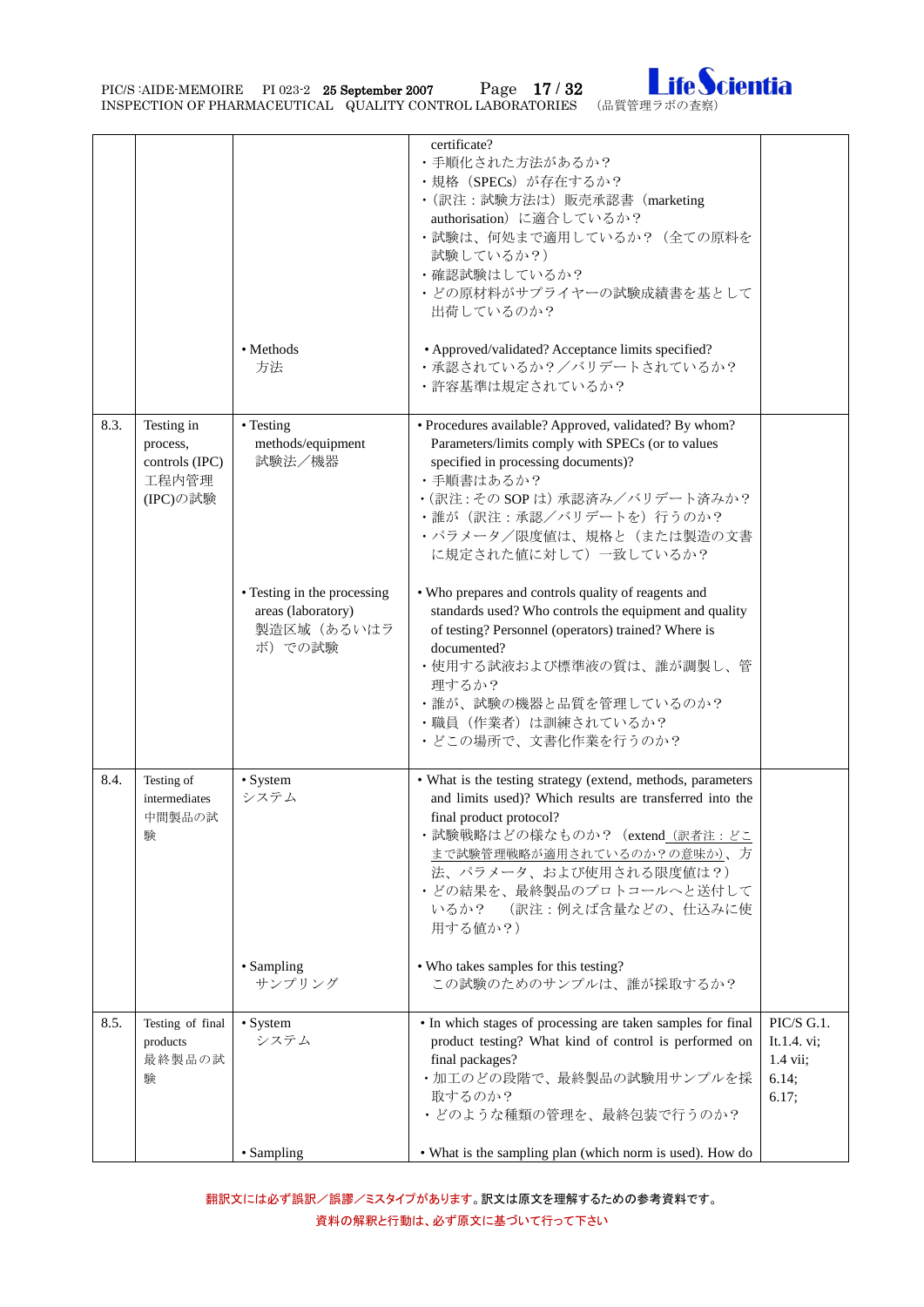PIC/S :AIDE-MEMOIRE PI 023-2 25 September 2007 Page 18 / 32 Ife Cientia



|      |                               | サンプリング<br>• Samples handling<br>サンプルの取扱い | you ensure the representativity of samples per batch?<br>•サンプリング計画はどの様なものか? (使用してい<br>る規範は?;訳注 統計的な抜き取り検査方式)<br>・バッチ当りの代表的サンプルを、どの様に保証する<br>のか?<br>• How you handle the rests of final product samples (e.g.<br>large volume containers)?<br>·最終製品サンプルの rests (*)をどのように取り扱っ<br>ているか(例えば、最大容量の容器)?<br>* (訳者注): 意味不詳。"retests"のタイプミスか?                                                                                                                                                       |                                                                                   |
|------|-------------------------------|------------------------------------------|--------------------------------------------------------------------------------------------------------------------------------------------------------------------------------------------------------------------------------------------------------------------------------------------------------------------------------------------------------------------------------------------------------------------------------------------------------------------------------------------|-----------------------------------------------------------------------------------|
| 8.6. | Stability<br>testing<br>安定性試験 | • System<br>システム                         | • Approach/policy described? Matrixing/bracketing<br>applied? Performed in place or contracted? Full testing<br>made? Critical parameters defined?<br>•アプローチ/ポリシーは述べられているか?<br>· Matrixing/bracketing のアプローチは述べられている<br>か?<br>・安定性試験は、その製造所で行っているのか? そ<br>れとも委託に出しているのか?<br>・重要なパラメータは規定しているか?                                                                                                                                                                                             | <b>CPMP/ICH</b><br>2736/99;<br><b>CPMP/ICH</b><br>4104/00:<br>CPMP/ICH<br>420/02; |
|      |                               | • On going<br>同時的                        | • What is the program (intervals, number of<br>batches/products defined)? Analytical methods are<br>suitable? What is the extend of testing in case of<br>changes? Which measures are taken in case if OOS<br>results were tested?<br>• プログラムはどの様なものか? (間隔、バッチ/製<br>品の数は規定されているか?)<br>•分析方法は適切であるか?<br>・変更の場合、試験の extend(延長? 拡張範囲?)<br>はどの様なものか?<br>·OOS の試験結果となったならば、その場合、どのよ<br>うな対応がされるのか?                                                                                              |                                                                                   |
|      |                               | • Premises/equipment<br>施設/機器            | • Appropriate storage stations available?<br>Dedicated, validated, labelled?<br>・適切な保管条件となっているか?<br>・専用化、バリデートされているか?<br>・表示されているか?<br>• Thermometers and humidity meters calibrated? Is there<br>continual monitoring of temperature and humidity? How<br>are stored light sensitive materials?<br>•温度計および湿度計は校正しているか?<br>・温度および湿度は連続的にモニタリングされている<br>か?<br>• 光感受性の物品は、どの様にして保管しているか?<br>• Alarms system exists/described (log book)?<br>•警報システムは存在しているか?/記述されている<br>か? (ログブックはつけられているか?) |                                                                                   |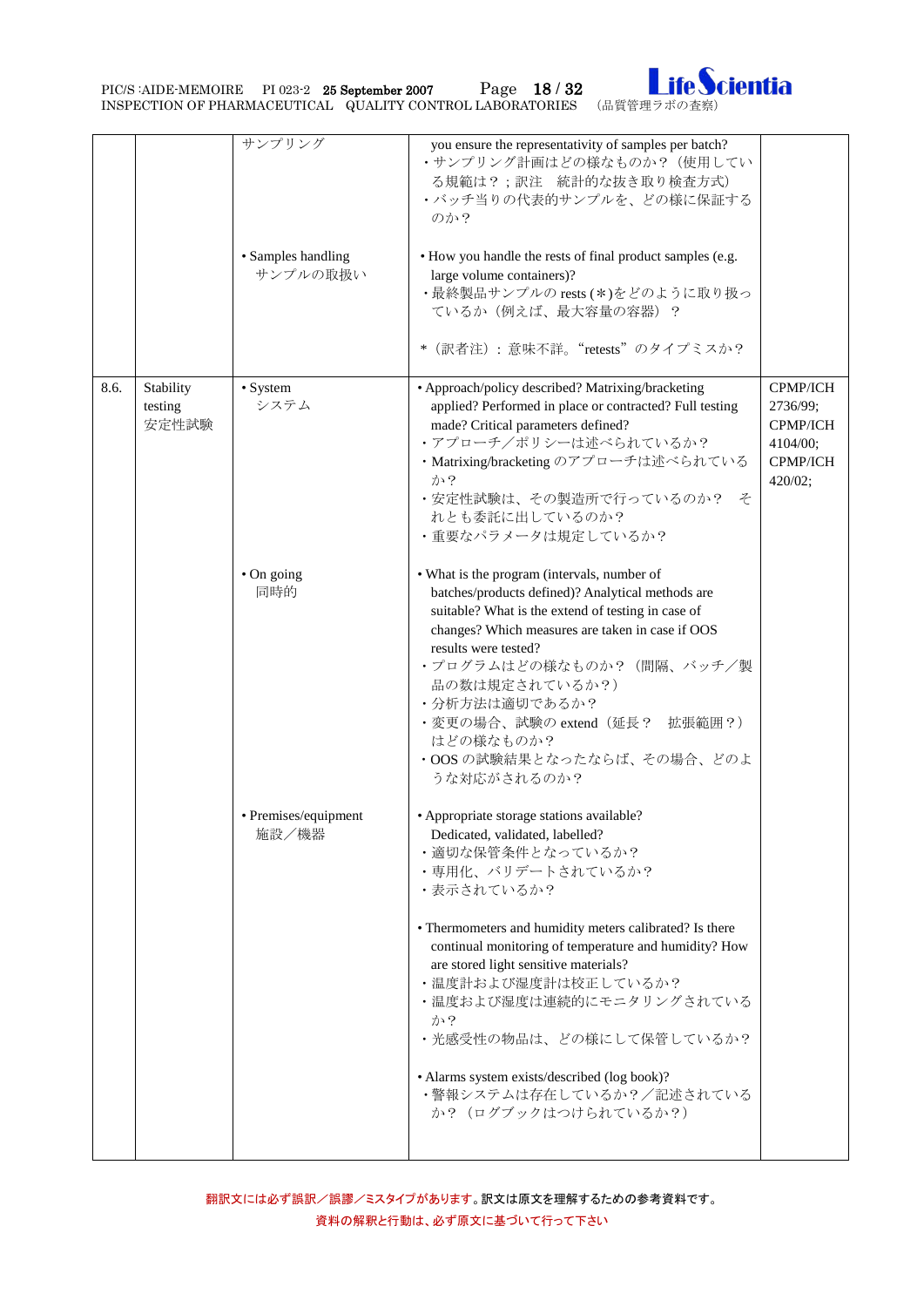

| 8.7. | Validation of<br>test methods<br>試験方法の<br>バリデーシ<br>ヨン | (方針)<br>• Policy                     | • Method validation is part of VMP? General SOP on<br>method validation available? Validation report formally<br>approved? Who approves?<br>·試験法のバリデーションは VMP (バリデーション·<br>マスター・プラン)の一部となっているか?<br>·試験方法のバリデーションについての一般的な SOP<br>はあるか?                                                                                                                                                                                                                                                                                                                                                                                 | PIC/S G.<br>4.10:<br>ICH Guide |
|------|-------------------------------------------------------|--------------------------------------|------------------------------------------------------------------------------------------------------------------------------------------------------------------------------------------------------------------------------------------------------------------------------------------------------------------------------------------------------------------------------------------------------------------------------------------------------------------------------------------------------------------------------------------------------------------------------------------------------------------------|--------------------------------|
|      |                                                       |                                      | • バリデーション報告書は、正式に承認するのか?<br>•誰が承認するのか?                                                                                                                                                                                                                                                                                                                                                                                                                                                                                                                                                                                 |                                |
|      |                                                       | • Validation process<br>バリデーションの方法   | • Validation purposes specifies? Validation completed and<br>documented in each protocol for parameters defined in<br>ICH:<br>•バリデーションの目的は (訳注:バリデーション報<br>告書に?)、規定されているか?<br>·バリデーションが完了し、ICHに規定された各パラ<br>メータは文書化されているか?;<br>- precision (System and method)<br>精度 (システムおよび方法)<br>- intermediate precision<br>室内再現精度<br>- Accuracy,<br>真度<br>- Specificity<br>特異性<br>- Reproduceability<br>並行精度<br>- linearity (range),<br>直線性(範囲),<br>- limit of detection,<br>検出限界<br>- limit of quantitation,<br>定量限界,<br>- robustness (including solution stability and filter<br>compatibility)<br>頑健性 (溶液の安定性とフィルターの適合性<br>を含む) |                                |
|      |                                                       |                                      | • Documented in each SOP or protocol:<br>·各 SOP あるいはプロトコールにおける文書化<br>- Acceptance criterion for each parameter defined and<br>met,<br>各パラメータの合格判定基準が規定された、かつ<br>適合していること<br>- System suitability test procedure has been developed,<br>システム適合性試験の手順が、制定されているこ<br>と<br>- Acceptance criterion for each system suitability<br>parameter defined and met.<br>各システム適合性パラメータの合格基準が規定さ<br>れ、適合していること                                                                                                                                                                                                                         |                                |
|      |                                                       | • Validation data<br>バリデーションのデー<br>タ | • Raw data stored<br>生データは保管されているか?                                                                                                                                                                                                                                                                                                                                                                                                                                                                                                                                                                                    |                                |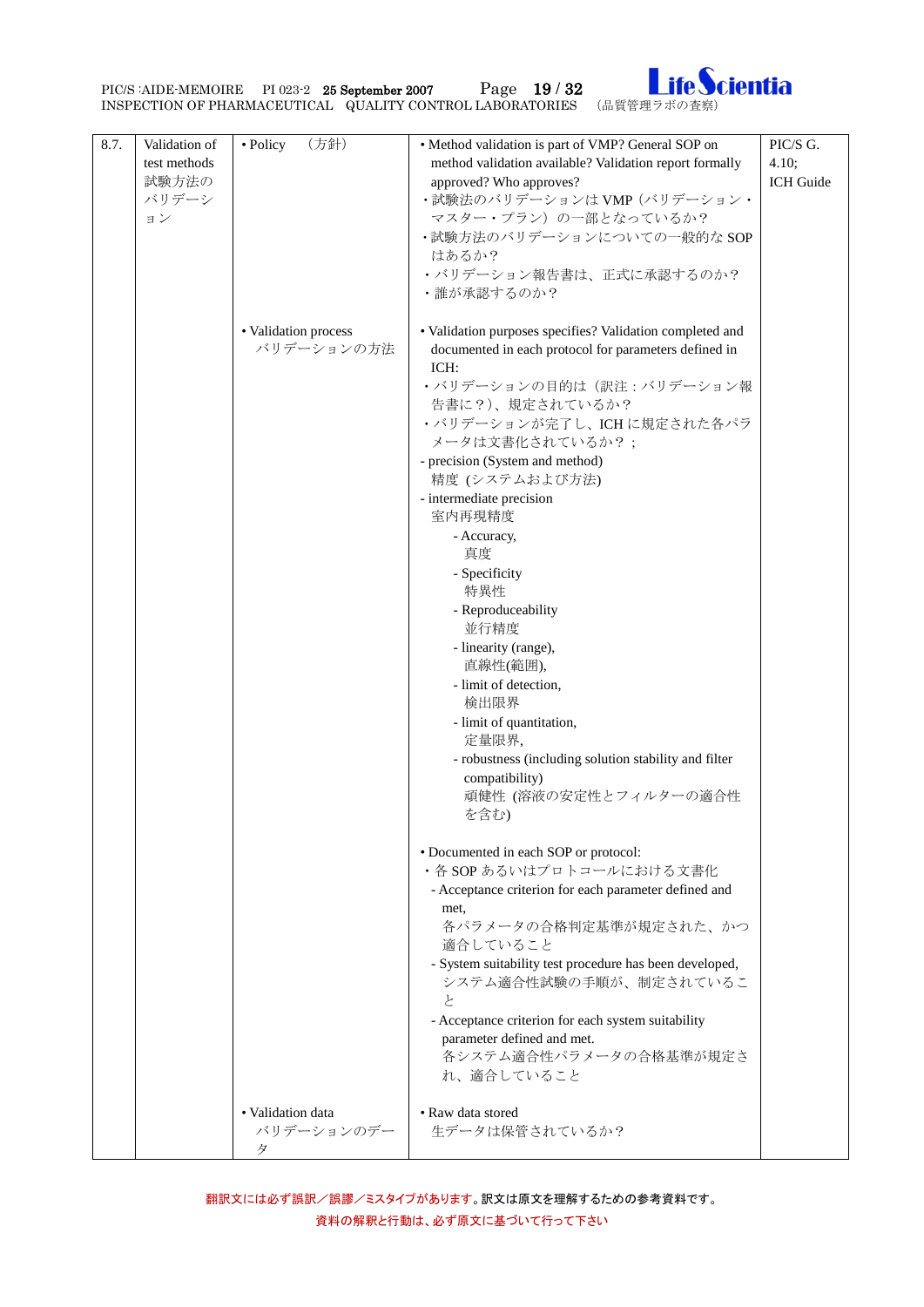PIC/S :AIDE-MEMOIRE PI 023-2 25 September 2007 Page 20 / 32 Ife Scientia



<span id="page-19-0"></span>

|      |                                                                                              | • Method transfer<br>試験方法の移転                                                                   | • Is there a SOP on method transfer?<br>試験方法の移転の SOP はあるか?                                                                                                                                                                                                                                                                                                        |                               |
|------|----------------------------------------------------------------------------------------------|------------------------------------------------------------------------------------------------|-------------------------------------------------------------------------------------------------------------------------------------------------------------------------------------------------------------------------------------------------------------------------------------------------------------------------------------------------------------------|-------------------------------|
| 9.   |                                                                                              | RESULTS AND RELEASE OF TEST RESULTS                                                            | (結果と試験結果のリリース)                                                                                                                                                                                                                                                                                                                                                    |                               |
|      | Area of<br>operation/<br>Items                                                               | <b>Notes</b>                                                                                   | Crucial questions (重要な質問)<br>≪show me > (示して下さい)                                                                                                                                                                                                                                                                                                                  | Supporting<br>documents       |
| 9.1. | Handling of<br>test results<br>試験結果の<br>取扱い                                                  | • Transfer of raw data<br>生データの送付                                                              | • How are testing results (raw data) transferred into the<br>summary protocol? Are analytical data reviewed by<br>responsible person? How?<br>•試験結果 (生データ) は、要約プロトコール (訳注:<br>試験成績書?)へと、どの様に送付するのか?<br>• 分析結果は責任者がレビューするのか?<br>・責任者は、どの様にレビューするのか?                                                                                                                | Annex 11<br>PIC/S<br>to<br>G. |
|      |                                                                                              | • Laboratory Management<br>System (LIMS)<br>ラボ・マネジメントシス<br>テム (LIMS)                           | • Is the system validated? Training of operating personnel<br>was carried out? Is the access authorise and controlled?<br>How? Security of results ensured? What is your change<br>control system?<br>•そのシステムはバリデートされているのか?<br>・操作者の訓練は行っているのか?<br>•アクセスは権限を許可されたものであるか?<br>かつ管理されているか?<br>• どの様に許可や管理をしているか?<br>•結果のセキュリティは保証されているか?<br>• どのような変更管理システムとなっているのか? |                               |
|      |                                                                                              | · Summary of raw data<br>生データの要約                                                               | • Who writes the final protocol? How and where are the<br>raw data archived (see also item 3.1. above)?<br>・最終のプロトコール (訳注:成績書?)は、誰が作<br>成するのか?<br>・生データのアーカイブは、どのような状態で、何処<br>に保管してあるのか(上記の3.1 項も参照のこと)                                                                                                                                                           |                               |
|      |                                                                                              | • Evaluation of test results<br>試験結果の評価<br>• Trending<br>傾向分析                                  | • Who is responsible for comments and evaluation of the<br>results (QC manager)?<br>その試験結果の評価とコメントに責任を有するのは<br>誰か? (QC マネージャーか?)                                                                                                                                                                                                                                  |                               |
|      |                                                                                              | Note: For questions see<br>item 2.4. above.<br>質問については、上記の<br>2.4 項を参照のこと.                     |                                                                                                                                                                                                                                                                                                                                                                   |                               |
| 9.2. | Failures<br>– Out of<br>Specification<br>(OOS) test<br>results<br>不適-規格外<br>結果 (OOS)<br>試験結果 | • System/OOS<br>システム/OOS<br>• Laboratory errors<br>(operator, equipment)<br>ラボ・エラー<br>(操作者、機器) | • Is there a SOP for OOS result investigation?<br>·OOS 結果調査の SOP はあるか?<br>• How is laboratory investigation and formal investigation<br>beyond the lab performed?<br>•ラボ調査はどの様にするのか?<br>•ラボを超えて(訳注:例えば製造部門まで及ぶ)の<br>正式な調査は行われるのか?                                                                                                                                 |                               |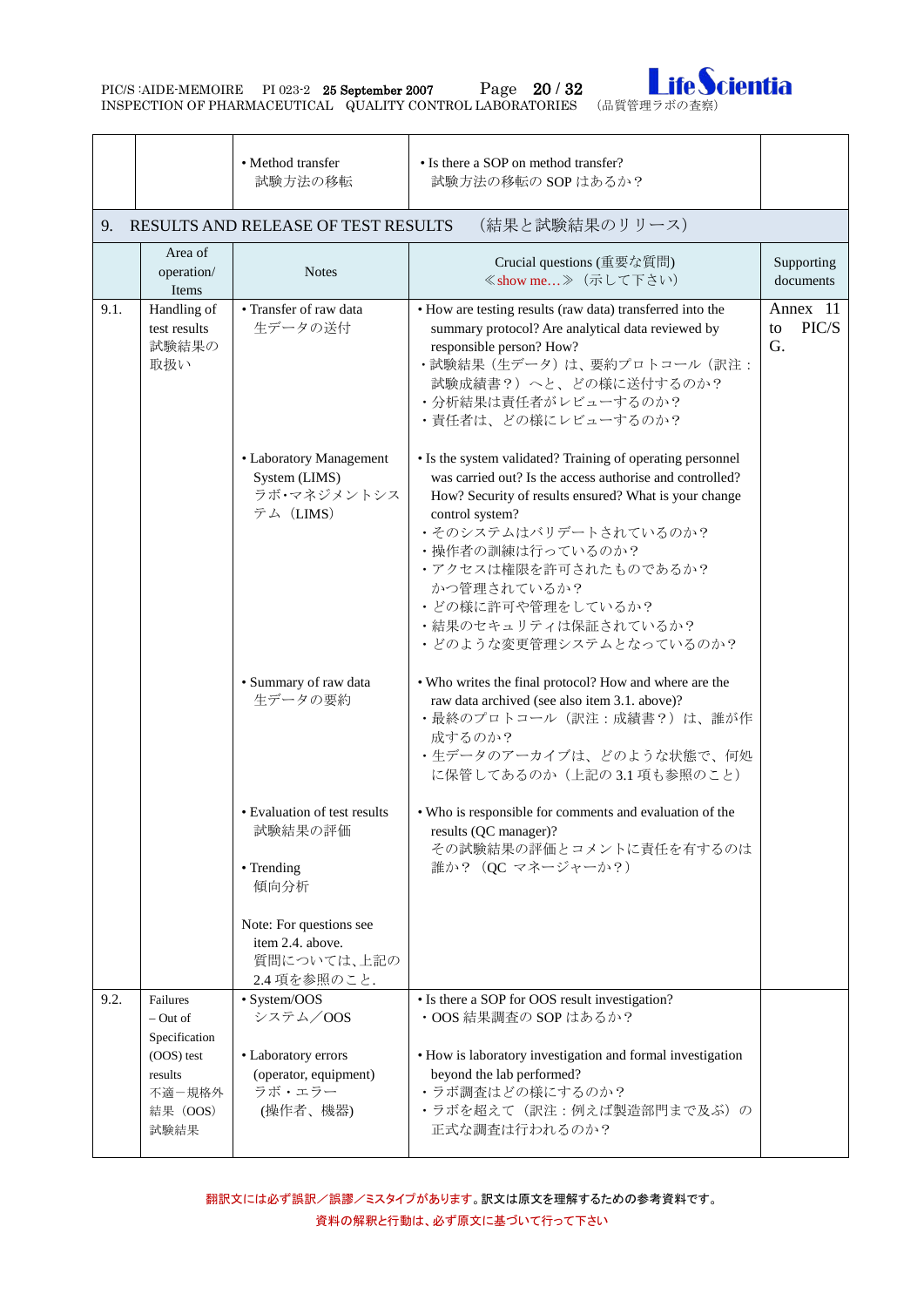PIC/S :AIDE-MEMOIRE PI 023-2 25 September 2007 Page 21 / 32 Ife Cientia



|      |                                                                                                         | · Process/Procedure related<br>errors<br>プロセス/手順に関連<br>するエラー<br>• Evaluation of OOS results<br>OOS 結果の評価<br>• Test results invalidation             | • What is your reporting procedure? QA is involved?<br>•報告の手順はどの様になっているか?<br>·その報告に QA 部門は関与しているか?<br>• What is the procedure on decision related to OOS?<br>Reasons defined?<br>·OOSに係る決定の手順はどの様なものか?<br>• (訳注:決定に際して、その根拠となる)理由は明<br>記されているか?<br>• How are invalidated test results? Who can invalidate the                                |                                                         |
|------|---------------------------------------------------------------------------------------------------------|-----------------------------------------------------------------------------------------------------------------------------------------------------|----------------------------------------------------------------------------------------------------------------------------------------------------------------------------------------------------------------------------------------------------------------------------------------------------------------------------------------------|---------------------------------------------------------|
|      |                                                                                                         | 試験結果の無効化<br>• Corrective action<br>是正措置                                                                                                             | testing results?<br>• 試験結果の無効化はどの様な場合に行うのか?<br>•誰が試験結果の無効化の判断をすることが出来るの<br>か?<br>• How a corrective action implemented?<br>是正措置をどのように行うのか?                                                                                                                                                                                                   |                                                         |
| 9.3. | Failures-<br>Retesting and<br>Resampling<br>不適<br>ー再試験と再<br>サンプリング                                      | • Company's procedure<br>(re-testing programme,<br>criteria for re-sampling")<br>各企業の手順 (再試験プ<br>ログラム、再サンプリン<br>グの判断基準)                             | • How often can a retest be performed? How many times<br>could be testing repeated (testing into compliance)?<br>・どの位の頻度で再試験を行っているか?<br>•何回まで試験を繰り返すのか? (コンプライアンス<br>の範囲とされる試験の回数?)<br>• What are criteria for re-sampling (e.g. if the sample was<br>not representative)?<br>•再サンプリングの判断基準はどの様なものか? (例<br>えば、「サンプルが(母集団を)代表するものではな<br>かった」) | PI 012-1<br>It.13                                       |
| 9.4. | Release of<br>test results/<br>analytical<br>reports/<br>certification<br>試験結果/<br>分析報告書<br>/成績書の<br>提出 | • Process release of test<br>results<br>試験結果の工程への提<br>出<br>• Feedback to batch release<br>バッチ出荷へのフィー<br>ドバック                                        | · SOP available?<br>・手順書はあるか?<br>• Who's responsible for review, decisions, conclusions and<br>formal release of batch? How much is taken into the<br>consideration the validity of analytical results?<br>• バッチのレビュー、決定、結論、及び正式な出荷は<br>誰の責任か?<br>・分析結果の妥当性を、考察の中に、どの位取り込ん<br>でいるのか?                                                         | PIC/S G.<br>1.2.Vii;<br>1,4;<br>2.6.i;<br>5.59-<br>5.60 |
|      |                                                                                                         | • Preparation of Analytical<br>(summary) Report<br>分析 (要約) 報告書の作<br>成<br>• Preparation and release of<br>Certificate of analysis<br>試験成績書の作成と提<br>出 | . Who prepares and approves Summary Report (QC<br>manager)?<br>·誰が要約報告書を作成し、承認するのか? (QC マ<br>ネージャーか?)<br>. Who approves Certificate of analyses? QA involved?<br>•誰が試験成績書を承認するのか?<br>·QAは関与するのか?                                                                                                                                             |                                                         |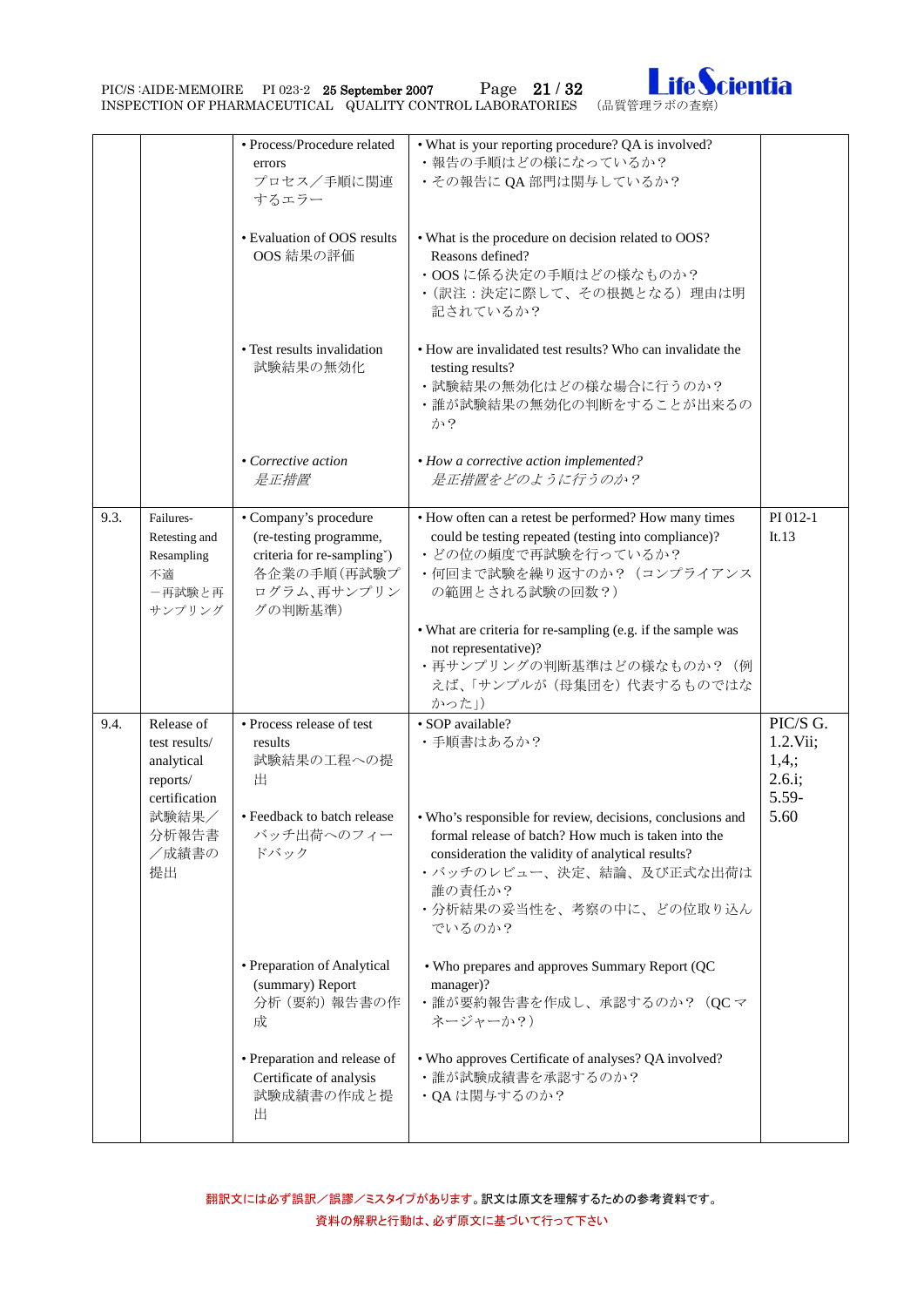

#### Note:

Some more details and specific items related to testing in chemical, physical-chemical and microbiological laboratories to be investigated in addition to above described subjects, are involved in Supplements 1 and 2

上述の事項に加えて、調査すべき化学的、物理化学的、および微生物学的ラボでの試験に係る所の、幾つかのより詳 細な事項および特定の事項は、これ以降に述べる Supplements 1 および 2 でとりあげられている。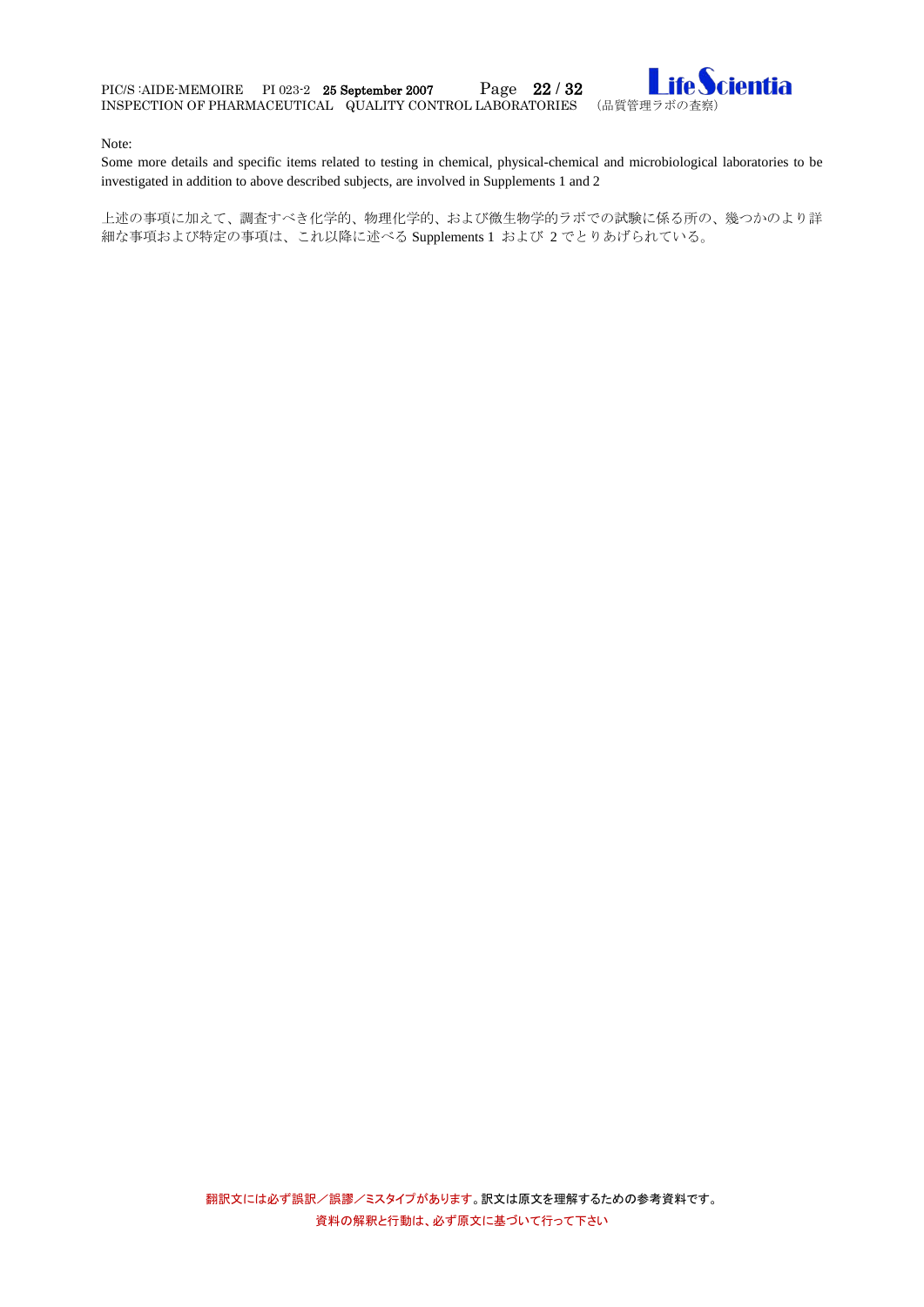

Supplement No. 1 to PI 023-1

#### AIDE-MEMOIRE FOR INSPECTIONS OF PHARMACEUTICAL QUALITY CONTROL LABORATORIES

#### <span id="page-22-0"></span>GMP inspection in chemical and physical-chemical laboratories 化学および物理化学ラボの GMP 査察

|      | Area of<br>operation/<br>Items                                    | <b>Notes</b>                             | Crucial questions (重要な質問)<br>≪show me 》 (示して下さい)                                                                                                                                                                                          | Supportin<br>g<br>documents      |
|------|-------------------------------------------------------------------|------------------------------------------|-------------------------------------------------------------------------------------------------------------------------------------------------------------------------------------------------------------------------------------------|----------------------------------|
| 1.1. | Chemical<br>testing<br>化学試験                                       | · Procedures in place<br>適切な方法           | • Up dated? Valid? (see also AIDE Item 3.2.)<br>• (訳注:その試験方法の)更新は?<br>·バリデートは? (この AIDE の 3.2 項も参照のこと)                                                                                                                                    | PIC/S<br>$G.6.15.-6.$<br>21      |
|      |                                                                   | • Reagents preparation<br>試薬の調製          | • Date of preparation and factors indicated on label comply<br>with relevant method?<br>・ラベルに表示されている調製日とファクターは、該<br>当する方法と一致したものであるか?                                                                                                     | Eupharm.<br>$4.2.1$ .;<br>4.2.2. |
|      |                                                                   | · Volumetric glassware<br>容量分析用ガラス器<br>具 | • What is the level of volumetric glassware (e.g. pipettes<br>calibration)?<br>容量分析用ガラス器具の管理レベルはどの様なもの<br>か? (例えばピペットの校正はしているか?)                                                                                                          | PIC/S G.<br>3.41.6.5;<br>6.19;   |
|      |                                                                   | • Volumetric solutions<br>容量分析用溶液        | • How are solutions labelled (indicated date of<br>preparation)?<br>What is the accuracy, stability, storage<br>conditions defined (SOP)?<br>• 溶液のラベル表示はどうなっているか? (例えば、<br>調製日の表示はされているか?)<br>・精度、安定性、保管条件はどの様に規定しているか?<br>(SOPに規定しているか?) | Eupharm.                         |
|      |                                                                   | • Indicators for titration<br>滴定用指示薬     | • Show me your system for housekeeping of indicators!<br>指示薬の維持管理のシステムを提示下さい!<br>• What is the interval for titration indicators change?<br>滴定用の指示薬の更新の頻度はどのくらいか?                                                                         | Eupharm.<br>2.2.4.               |
|      |                                                                   | • Water bath<br>水浴                       | · Scale of thermometer/calibration level correspond to the<br>parameters specified in relevant methods?<br>温度計/校正レベルのスケールは、関連する方法に<br>規定されているパラメータに相応しているか?                                                                               |                                  |
| 1.2. | Physical and<br>physicalchemical<br>testing<br>物理的および物<br>理化学的な試験 | • Titrations<br>滴定                       | If visual how<br>• Performed visual or using instruments?<br>is personnel trained and tested?<br>• 目視で行っているのか?<br>・機器を使用しているのか?<br>・もし目視であれば、どのようにして職員を訓練し、<br>試験しているのか?                                                                  | Eupharm.<br>2.2.3.               |
|      |                                                                   | • Conductometric and pH<br>Measurements  | • Under which conditions is sample solution measured?<br>Temperature adjusted? If not how is result calculated?                                                                                                                           | Eupharm.<br>2.2.38.              |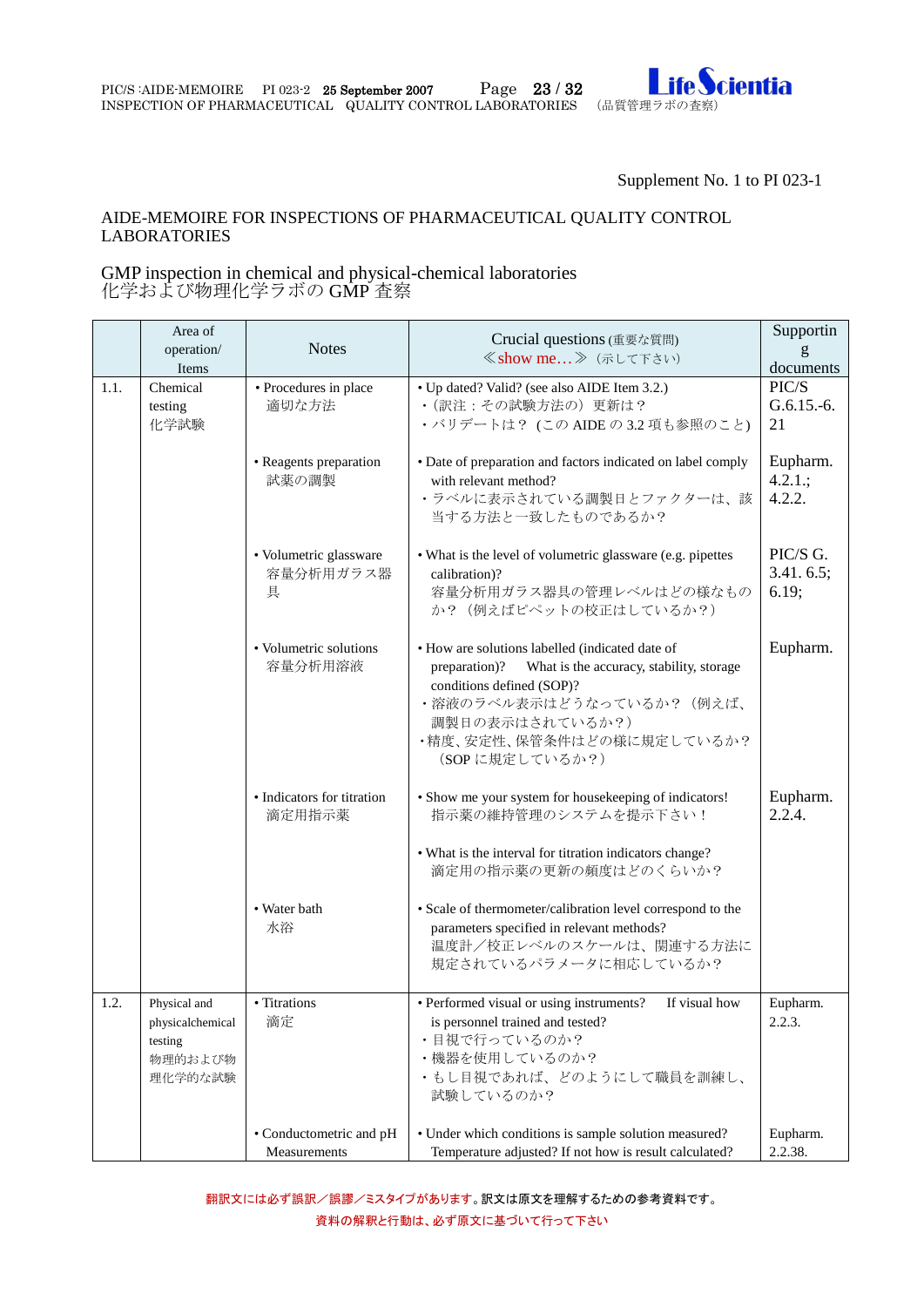PIC/S :AIDE-MEMOIRE PI 023-2 25 September 2007 Page 24 / 32 Ife Cientia



|      |                                                                                      | 伝導度およびpH測定<br>• Refractometry<br>屈折率測定法<br>• Relative density testing<br>相対密度試験<br>• Polarimetry<br>偏光分析法<br>• Viscosity testing<br>粘度試験 | • どちら (訳注:目視/機器)の条件で、サンプル溶<br>液を測定しているのか?<br>•温度はどの様に調整しているのか?<br>・温度を調整していないのであれば、その結果をどの<br>様に算出しているのか?<br>• Temperature controlled/adjusted?<br>温度は制御しているのか/ (訳注:計算で?)調整<br>しているのか?<br>• Temperature controlled/adjusted?<br>温度は制御しているのか/ (訳注:計算で?)調整<br>しているのか?<br>• Temperature controlled/adjusted?<br>温度は制御しているのか/ (訳注:計算で?)調整<br>しているのか?<br>• RM used? What is traceability to official standards.<br>How many readings made?<br>RM(訳注:前の方での用例から Reference materials;<br>基準品の略号と思われる)を使用しているのか?<br>公的な基準へのトレーサビリティは何か?<br>どの位多くの読み取りをしているのか?                                                                                                                    | Eupharm.<br>2.2.6.<br>EuPharm.<br>2.2.7.<br>EuPharm.<br>$2.2.8$ ; $2.2.9$ . |
|------|--------------------------------------------------------------------------------------|------------------------------------------------------------------------------------------------------------------------------------------|-------------------------------------------------------------------------------------------------------------------------------------------------------------------------------------------------------------------------------------------------------------------------------------------------------------------------------------------------------------------------------------------------------------------------------------------------------------------------------------------------------------------------------------------------------------------------------------------------------------------------------------------------------------------------|-----------------------------------------------------------------------------|
| 1.3. | Qualification<br>for some<br>laboratory<br>apparatuses<br>幾つかのラボ<br>機器について<br>の適格性評価 | • Balances<br>天秤                                                                                                                         | • Are balances calibrated prior to use by suitable masses<br>·天秤は使用前に適切な分銅 (masses; 複数形) で校<br>正しているか?<br>• Are masses certified? Is certificate available? How often<br>is certification performed?<br>・分銅は認証されているか?<br>• (訳注:天秤の?)認定証はあるか?<br>• どの位の頻度で (訳注:天秤の)認証を行っている<br>か?<br>• Show me your in-house calibration programme? Is there a<br>SOP? What are the acceptance criteria and how is it<br>linked to the external calibration results?<br>•社内での校正プログラムを見せてくれますか?<br>・SOPはあるか?<br>・許容判断基準値はどの様なもので、それは社外の校<br>正結果とどの様にリンクしているのか?<br>• How often balances are calibrated? Are calibration<br>certificates available?<br>• どの位の頻度で天秤を校正するのか?<br>•校正の認定証はあるのか? | PIC/S G.<br>It.3.41                                                         |
|      |                                                                                      | $\bullet$ pH meters<br>pH メーター                                                                                                           | • How and when is calibration performed? (daily, before<br>$use)$ ?<br>• どの様に、かつ何時、校正を行うのか? (毎日、使                                                                                                                                                                                                                                                                                                                                                                                                                                                                                                                                                                       | Eupharm.<br>2.2.3.                                                          |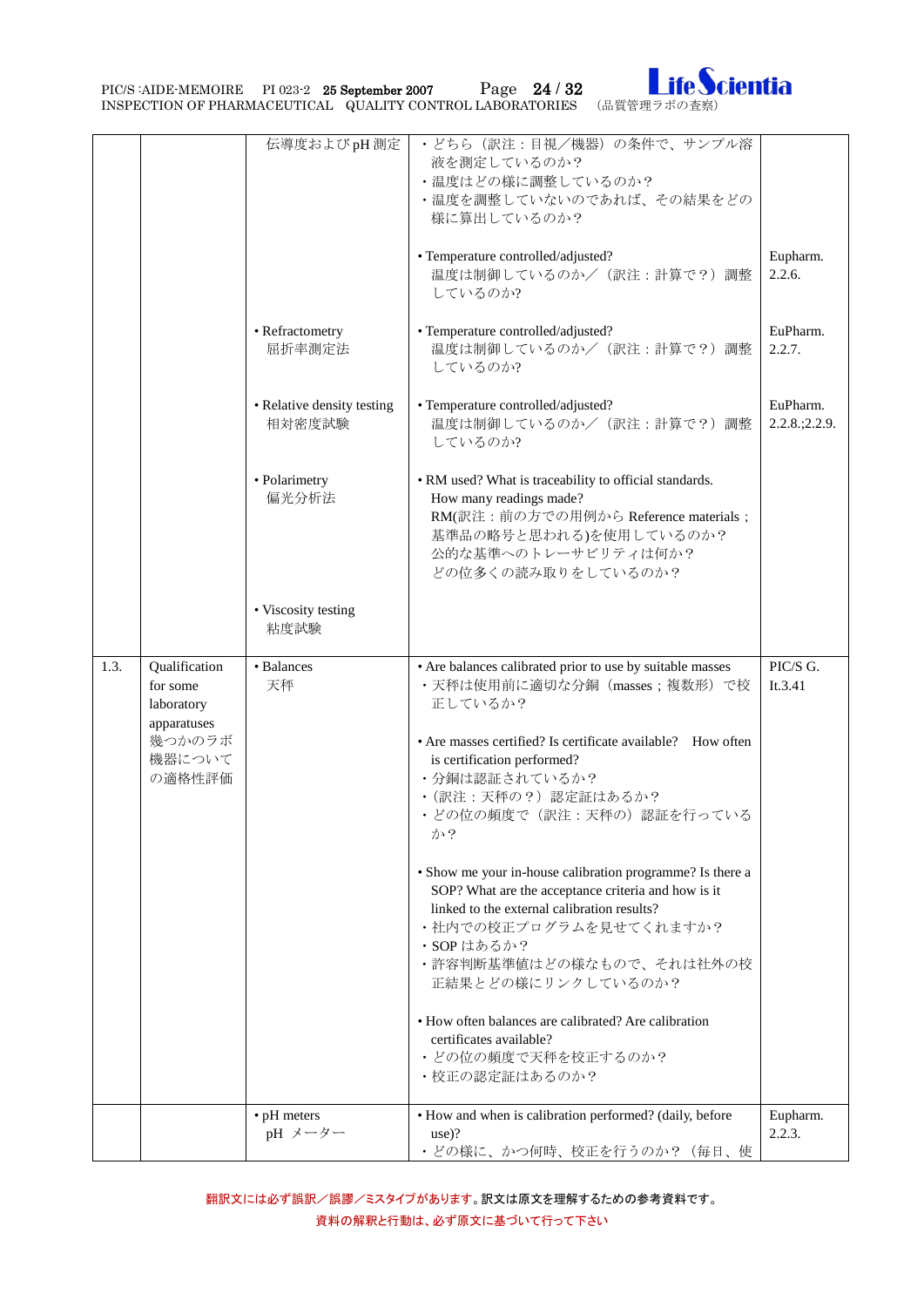PIC/S :AIDE-MEMOIRE PI 023-2 25 September 2007 Page 25 / 32 Ife Cientia



|  |                                                                   | 用前?)<br>• Calibration buffers are relevant for pH range measured in                                                                                                                                  |                                                  |
|--|-------------------------------------------------------------------|------------------------------------------------------------------------------------------------------------------------------------------------------------------------------------------------------|--------------------------------------------------|
|  |                                                                   | laboratory?<br>·校正用緩衝液は、そのラボで測定する pH 範囲に見<br>合ったものか?                                                                                                                                                 |                                                  |
|  | • Conductometer<br>伝導度計                                           | • Which calibration material is used for determination of<br>cell constant?<br>・セル定数の測定に、どのような物質を使用している<br>か?                                                                                        | Eupharm.<br>2.2.38.                              |
|  | • Titrator (KF<br>determination only)<br>滴定装置(カールフィ<br>ッシャー法測定のみ) | • Which material is used for the calibration of the titrator?<br>•滴定装置校正にどの様な物質を使用しているか?                                                                                                             |                                                  |
|  | • Reference thermometers<br>基準温度計                                 | • Are the working thermometers compared with a certified<br>thermometer within relevant range?<br>・常用の温度計は、見合った範囲を持つ認証済み温度<br>計と比較をしているか?                                                            |                                                  |
|  |                                                                   | • How often the certified thermometer is sent for<br>calibration? Are records available?<br>・認証された温度計は、どの位の頻度で校正に出して<br>いるか?<br>•その記録はあるか??                                                          |                                                  |
|  | • Melting point apparatus<br>融点測定装置<br>• Refractometer<br>屈折計     | • How is each instrument calibrated (SOP)?<br>Which certified materials/device is used?<br>・各装置の校正はどの様にするのか (SOPはあるか?)<br>・認証された物質/機器のどちらを使用するのか?                                                    | EuPharm<br>$2.2.14 - 16;$<br>$2.2.6$ ; $2.2.7$ . |
|  | • Polarimeter<br>旋光計                                              |                                                                                                                                                                                                      |                                                  |
|  | · Disintegration<br>崩壊試験                                          | • Is instrument calibrated?<br>・機器は校正をしているか?<br>• Is thermometer for water bath suitable and calibrated?<br>•水槽の温度計は適切かつ校正されたものか?                                                                    | EuPharm                                          |
|  | • Dissolution<br>溶出試験                                             | • Show me the documentation on physical calibration (shaft<br>wobble, level, spindle speed, vibration, vessel<br>temperature)!<br>•物理的な校正(シャフトのふらつき、レベル、スピ<br>ンドルの速度、振動、ベッセルの温度)についての<br>文書を見せて下さい。! | EuPharm                                          |
|  |                                                                   | • Which materials are used for chemical calibration of the<br>system (USP calibrator)?<br>・そのシステムの化学的な校正に使用するのは、どの<br>様な物質を使用するのか?(USP のキャリブレータ<br>$-\gamma$ ?)                                      |                                                  |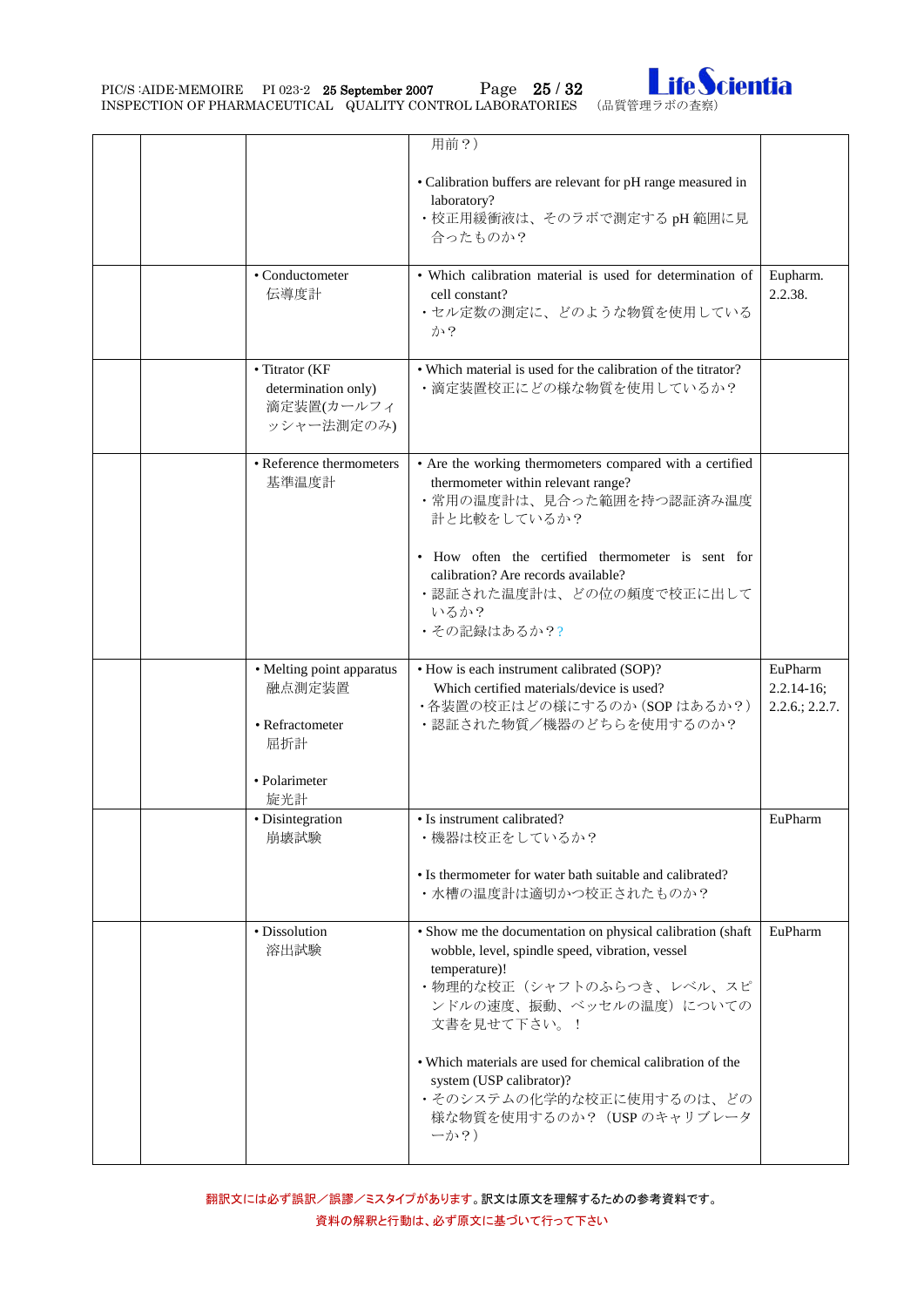PIC/S :AIDE-MEMOIRE PI 023-2 25 September 2007 Page 26 / 32 Ife Cientia



|  | • UV VIS<br>spectrophotometers<br>紫外部可視部分光光<br>度計     | • Absorbance accuracy, $\lambda$ accuracy, resolution, limit of<br>stray light controlled for UV equipment?<br>・吸光度の真度、λの真度、分解能、UV 機器につい<br>て制御可能な迷光の限度はどの位か?                                                                                                           | Eupharm.<br>2.225.  |
|--|-------------------------------------------------------|-------------------------------------------------------------------------------------------------------------------------------------------------------------------------------------------------------------------------------------------------------------------------|---------------------|
|  | • IR spectrophotometers<br>赤外分光光度計                    | • Verification of wave number scale has been carried out? $\lambda$<br>accuracy, resolution, base line flatness controlled for the<br>instrument?<br>• 波数目盛の確認は、行われているか?<br>・その機器で管理されているんの真度、分解能、ベー<br>スラインの平坦さはどの位か?                                                  | Eupharm.<br>2.224.  |
|  | • Atomic absorption (AA)<br>原子吸光 (AA)                 | · Performance monitored? Linearity and trends assessed?<br>How (by choosing frequently analysed elements or<br>another element such as cooper)?<br>・性能をモニターしているか?<br>・直線性とトレンドを評価しているか?<br>・それ(訳注:直線性とトレンド?)はどの様にして<br>いるか? (頻繁に分析する元素や、銅のような他の<br>元素を選ぶことによって行っているのか?) | Eupharm.<br>2.2.23. |
|  | $\bullet$ HPLC/GC<br>高性能液体/気体ク<br>ロマトグラフィー            | • Is there well defined system suitability tests?<br>Acceptance criteria have been defined?<br>•システム適合性試験は、十分に規定されているか?<br>•許容判断基準は、規定されているか?                                                                                                                           | EuPharm.<br>2.2.28. |
|  | • Water testing TOC<br>equipment<br>水試験用 TOC 測定機<br>器 | • Which material is used for calibration (RM)?<br>・校正にはどのような物質を使用しているか?<br>$(RM ? * )$<br>*: (訳注) RM は、Reference materials;基準品と思われ                                                                                                                                      |                     |
|  |                                                       | る。                                                                                                                                                                                                                                                                      |                     |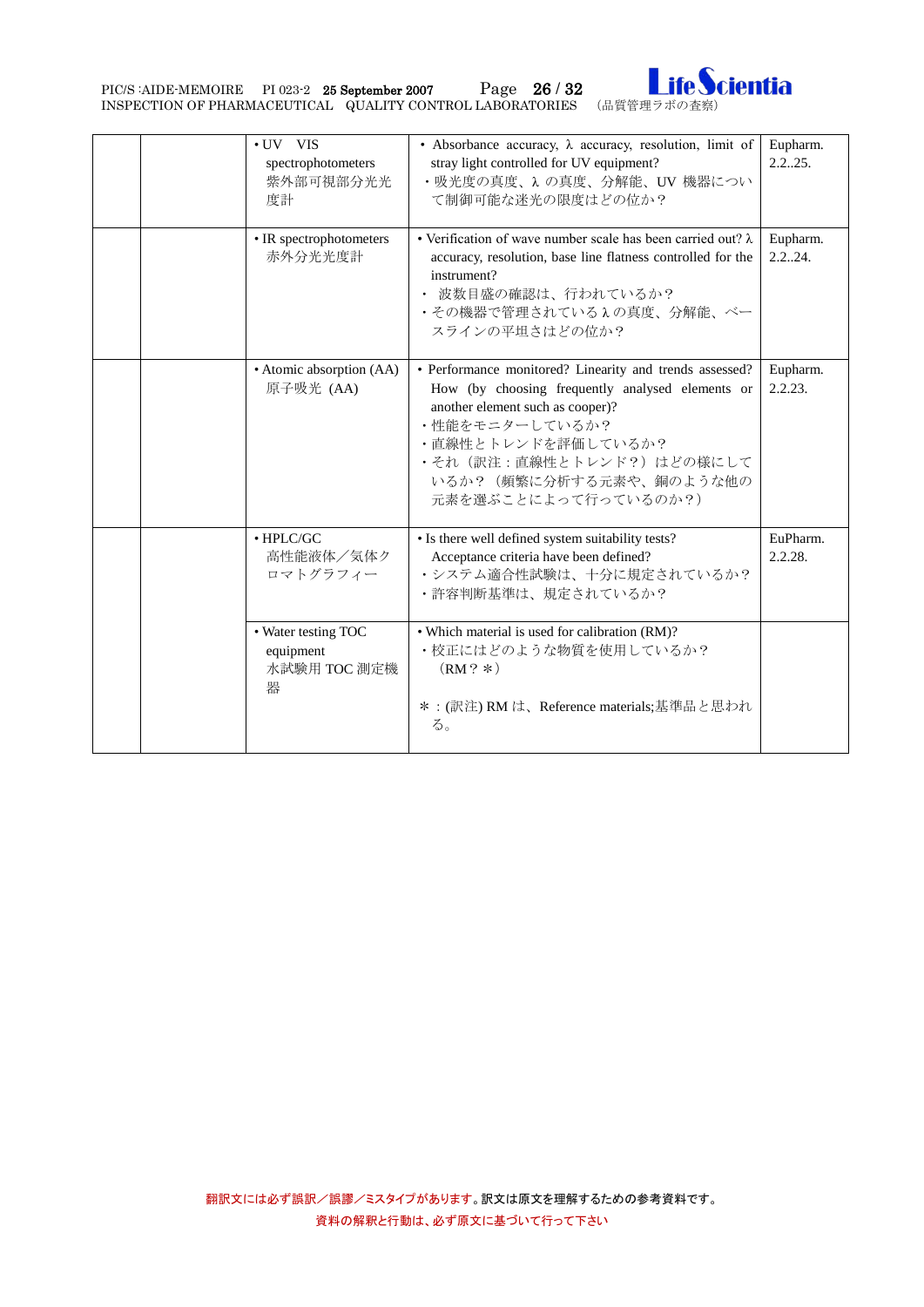

Supplement No. 2 to PI 023-1

#### AIDE-MEMOIRE FOR INSPECTIONS OF PHARMACEUTICAL QUALITY CONTROL LABORATORIES

## <span id="page-26-0"></span>GMP inspection in microbiological laboratories (微生物ラボの GMP 査察)

|     | Area of<br>operation/  | <b>Notes</b>                                                                                                                                                                                                                                            | Crucial questions (重要な質問)                                                                                                                                                                                                                                                                                                                                                                                                                                                                                                                                                                                                                                                         | Supporti<br>ng                                                            |
|-----|------------------------|---------------------------------------------------------------------------------------------------------------------------------------------------------------------------------------------------------------------------------------------------------|-----------------------------------------------------------------------------------------------------------------------------------------------------------------------------------------------------------------------------------------------------------------------------------------------------------------------------------------------------------------------------------------------------------------------------------------------------------------------------------------------------------------------------------------------------------------------------------------------------------------------------------------------------------------------------------|---------------------------------------------------------------------------|
|     | Items                  |                                                                                                                                                                                                                                                         | ≪show me 》 (示して下さい)                                                                                                                                                                                                                                                                                                                                                                                                                                                                                                                                                                                                                                                               | documen                                                                   |
|     |                        |                                                                                                                                                                                                                                                         |                                                                                                                                                                                                                                                                                                                                                                                                                                                                                                                                                                                                                                                                                   | ts                                                                        |
| 1.  | PREMISES AND EQUIPMENT | (施設および機器)                                                                                                                                                                                                                                               |                                                                                                                                                                                                                                                                                                                                                                                                                                                                                                                                                                                                                                                                                   |                                                                           |
| 1.1 | Premises<br>設<br>施     | • Areas / Sterility testing<br>area<br>区域/無菌試験区域                                                                                                                                                                                                        | · How is the design and fittings of the area? Where are<br>sterility tests carried out?<br>In isolator?<br>How is assessed protection against microbiological<br>contamination during aseptic operations?<br>Appropriate instructions for access into the critical areas<br>exist?<br>・どの様に設計され、かつその区域に適合させている<br>か?<br>・無菌試験は何処で行うのか? アイソレータの中<br>か?<br>・無菌操作中の微生物汚染に対する保護は、どの様に<br>評価しているか?<br>・重要な区域にアクセスするための適切な指示手順は                                                                                                                                                                                                                                                         | PI 012-1<br>It.8.1.; 8.3.<br>PI 012-1<br>It.11.6<br>PI 012-1<br>It.8.1.2. |
|     |                        | • Areas for positive<br>control tests and fertility<br>testing<br>陽性対照と fertility<br>testing (訳注:意味不<br>詳;微生物の生長の旺盛<br>さの試験、すなわち培地<br>性能試験か?)の区域<br>• Air supply and<br>ventilation system in<br>microbiological<br>laboratory<br>微生物ラボの空気供給<br>と換気システム | 存在しているか?<br>• Fertility testing performed? Where?<br>Fertility testing<br>•(訳注:左の欄参照)は行っているか?<br>•何処で行っているか?<br>• Is there area for positive tests/fertility testing separate<br>from areas where product is tested?<br>· 製品を試験する区域とは別に、陽性対照/fertility<br>testing の区域を持っているか?<br>• Is the system properly designed? Show me the<br>schematic drawing. Is the ventilation system separated<br>from other areas? What are the pressure differentials (e.g.<br>airlock-test room)? Are there visual alarms?<br>•システムは正しく設計されているか?<br>・(訳注:空調の)図面を見せて下さい<br>・空調システムは、他の区域から分離され場所にある<br>のか?<br>・差圧はどの様になっているか? (例えば、エアーロックと<br>試験室)<br>• 目視で確認できるようなアラーム (訳注:例えばパ<br>トライトのようなもの)はあるか? |                                                                           |
|     |                        | • Area of preparation                                                                                                                                                                                                                                   | • Where are prepared materials for aseptic operations?                                                                                                                                                                                                                                                                                                                                                                                                                                                                                                                                                                                                                            |                                                                           |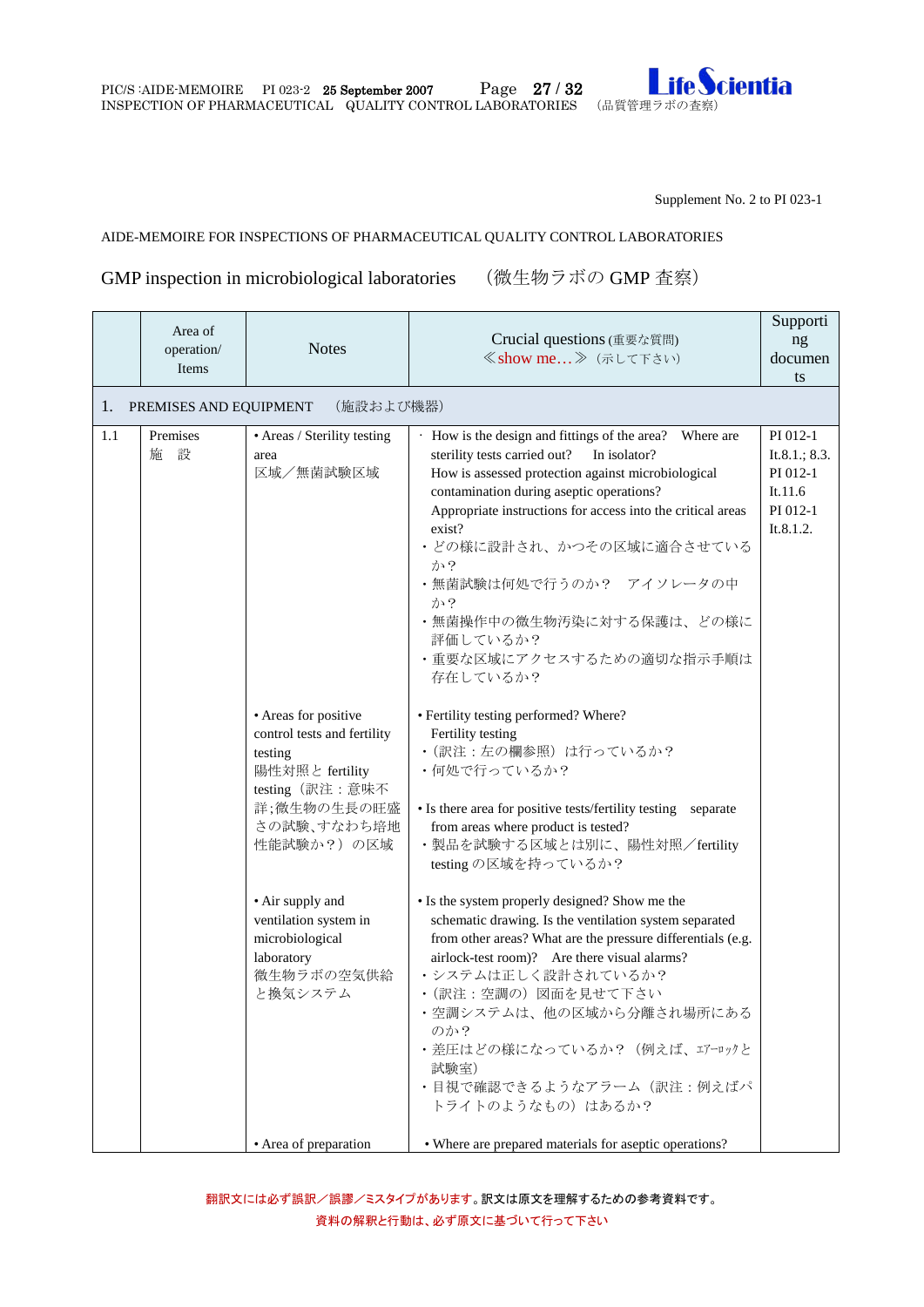PIC/S :AIDE-MEMOIRE PI 023-2 25 September 2007 Page 28 / 32 Ife Cientia



|      |                 | 準備区域<br>• Washing room<br>洗浄区域                                                   | Where are prepared culture media for testing?<br>Is there any segregated area/room for manipulation with<br>culture media?<br>•無菌操作のための物品は何処に準備しているか?<br>•試験用の培地は何処に準備されているか?<br>•培地の取扱いのための区域/部屋は何らかの区分が<br>されているか?<br>• How and where are decontaminated materials from<br>microbiological testing? Is there some segregation of<br>washing area to the clean and non clean part? |                                                           |
|------|-----------------|----------------------------------------------------------------------------------|-------------------------------------------------------------------------------------------------------------------------------------------------------------------------------------------------------------------------------------------------------------------------------------------------------------------------------------------------------------------------------------|-----------------------------------------------------------|
|      |                 |                                                                                  | • 微生物試験で出た物品は、どの様に除染し、何処に<br>置かれているか?<br>•クリーンな部品とノンクリーンな部品に対して、洗<br>浄区域に何らかの区分けは存在しているか?                                                                                                                                                                                                                                                                                           |                                                           |
| 1.2. | Equipment<br>機器 | • Isolators used for the<br>sterility testing<br>無菌試験にアイソレ<br>ータは使用している<br>か?    | • IQ, OQ, PQ made? Show me the results (report)! Show<br>me the results of leak test in general (same as LAF)!<br>· IQ, OQ, PQ は行っているか?<br>・結果 (報告書) を見せて下さい!<br>•一般的な(ラミナーエアーフローと同じ)リーク試<br>験の結果を見せて下さい!                                                                                                                                                                           | Annex to<br>PIC/S G.<br>It. 7-9;<br>PI 014-1              |
|      |                 | • Incubators<br>培養器                                                              | • Show me the document involving the temperature<br>mapping! Calibration of instrument for measurements of<br>humidity was made? How is tested CO2 (calibration)?<br>•温度マッピングに係る文書を見せて下さい!<br>•湿度の測定のための機器の校正は行ったか?<br>· CO2 はどの様に試験 (校正) しているか?                                                                                                                                    |                                                           |
|      |                 | • Autoclave<br>オートクレイブ                                                           | • Show us the results of validation (cold points, cycles<br>number, stacking)! How do you maintain autoclave.<br>What is the quality of steam (quality SPECS)? What<br>kinds of control test are performed in the steam?<br>•バリデーションの結果を見せて下さい! (コールド<br>ポイント、サイクル数、スタッキング (=積み重ね))<br>・オートクレイブは、どのようにメンテしているか?<br>•蒸気の品質は、どのようなものか?<br>・蒸気に対してどのような管理試験を行っているか?                    | Annex 1<br>to PIC/S<br>G. It.36;                          |
|      |                 | • Sterilisation by<br>autoclave<br>オートクレイブによ<br>る滅菌                              | • What equipment is sterilised? How is equipment<br>sterilised? Raw data available (cycle/temperature<br>records)? How are goods handled, which have been run a<br>failed cycle (SOP)?<br>• どんな種類の器具が滅菌されるのか?<br>• その機器をどの様に滅菌するのか?<br>・生データ (サイクル/温度記録) はあるか?<br>・不適合となった滅菌サイクルを受けた物品は、どの<br>様に取り扱うのか? (SOPに規定されているか?)                                                             | Annex 1<br>to PIC/S<br>G.<br>It.55-68;                    |
|      |                 | • HEPA Filters<br>(validation/maintenance)<br>HEPA フィルター<br>(バリデーション/メン<br>テナンス) | • What ways do you have to ensure the integrity of filters<br>(HEPA)? What is the frequency of their replacement?<br>How do you ensure there is no leakage after replacement<br>・フィルタ (HEPA) の完全性を保証するのは、どの<br>ような方法か?                                                                                                                                                              | Annex 1<br>to PIC/S<br>G. It.29;<br>PI 012-1<br>It.8.1.2. |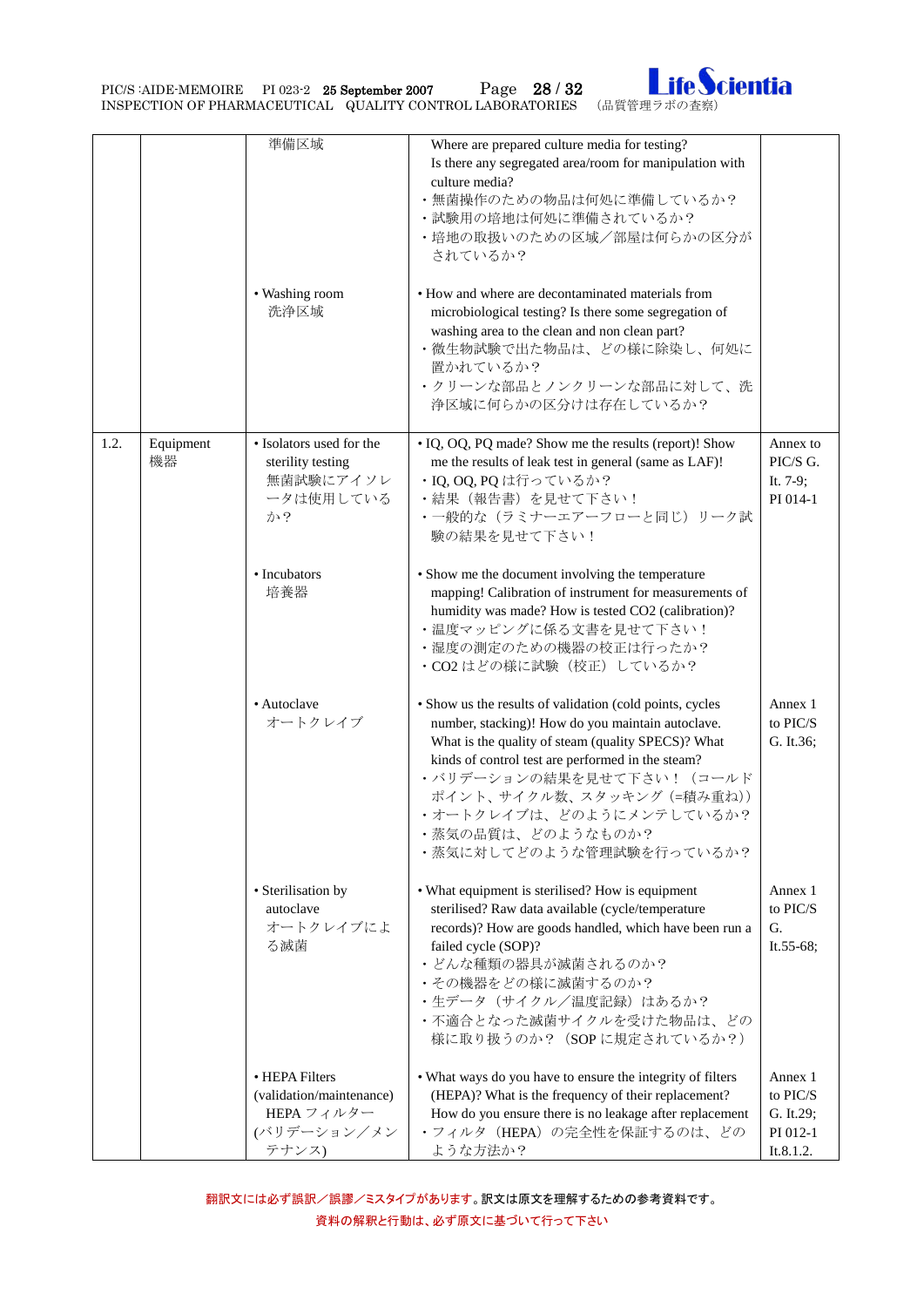PIC/S :AIDE-MEMOIRE PI 023-2 25 September 2007 Page 29 / 32 Ife Cientia



|      |                                        |                                                                         | ·その(訳注: HEPA) 交換頻度はどの位か?<br>・交換後にリークがないことは、どの様に保証するの<br>か?                                                                                                                                                                                                                                                                                                                                                                                |                      |
|------|----------------------------------------|-------------------------------------------------------------------------|-------------------------------------------------------------------------------------------------------------------------------------------------------------------------------------------------------------------------------------------------------------------------------------------------------------------------------------------------------------------------------------------------------------------------------------------|----------------------|
| 1.2. | Equipment<br>機器                        | • Colony counter unit<br>コロニーカウンター<br>装置                                | · Calibration made? How?<br>・校正は行っているか?<br>• どの様にしているか?                                                                                                                                                                                                                                                                                                                                                                                   |                      |
|      |                                        | • Particle counter<br>粒子カウンター                                           | • Show me the document on qualification!<br>・適格性評価についての文書を見せて下さい                                                                                                                                                                                                                                                                                                                                                                          |                      |
|      |                                        | · Microscope<br>顕微鏡                                                     | • Which type used? Was qualified?<br>• どの様なタイプを使用しているか?<br>・適格性は評価されているか?                                                                                                                                                                                                                                                                                                                                                                 |                      |
| 2.   | <b>MATERIALS</b>                       | (原材料)                                                                   |                                                                                                                                                                                                                                                                                                                                                                                                                                           |                      |
| 2.1  | Testing<br>materials<br>試験に供して<br>いる物品 | • Settle plates<br>落下菌平板                                                | • What media type is used (Bacteria &yeasts moulds<br>suitable)? Have the plates been irradiated (zero results!)?<br>What is exposure time and how is it calculated<br>(dryness!)?<br>• どの様な種類の培地を使用しているか? (細菌およ<br>び酵母カビに適切か?)<br>・平板培地は照射滅菌済のものか? (汚染ゼロ結果!)<br>・曝露時間はどの位か? そして、(乾燥度!を)計算<br>しているか?                                                                                                                                      | EuPharm<br>2.6.      |
|      |                                        | • Culture media(kind,<br>purpose)<br>培地 (種類と用途)                         | · Is there tested each batch (growth promotion,<br>selectivity, sterility)? Is there an agreement<br>available on shipment (plates) of prepared media?<br>How is shipment validation performed? How do<br>you guarantee that shipment conditions are kept<br>constant<br>• バッチ毎に(培地性能、選択制、無菌性を)試験し<br>ているか?<br>•調製済培地の (培地平板の) 出荷についての合意書<br>(訳注:サプライヤーと自社の間の)はあるか?<br>・出荷のバリデーションは、どのように行っているの<br>か?<br>・出荷の条件を一定に保つ保証は、どの様に行ってい<br>るのか? | PI 012-1<br>It.11.3. |
|      |                                        | • Culture collection/<br>Reference. Standards<br>菌株保存コレクショ<br>ン/基準株、標準品 | • How do you store the reagents and strains used for the<br>identification? Show me the inventory!<br>Are<br>identifications of strains carried out on arrival?<br>Expiration indicated on labels?<br>・同定に使用する試薬と菌株をどの様に保存している<br>のか?<br>•そのリストを見せて下さい!<br>•到着時に菌株の同定は行っていますか?<br>・ラベルに有効期限は表示されているか?                                                                                                                                     |                      |
| 2.2. | Protective<br>Garments<br>保護衣          | · Preparation<br>準備                                                     | • How are gowns washed / sterilised?<br>• どの様にして、保護衣を洗浄/滅菌しているか?                                                                                                                                                                                                                                                                                                                                                                          |                      |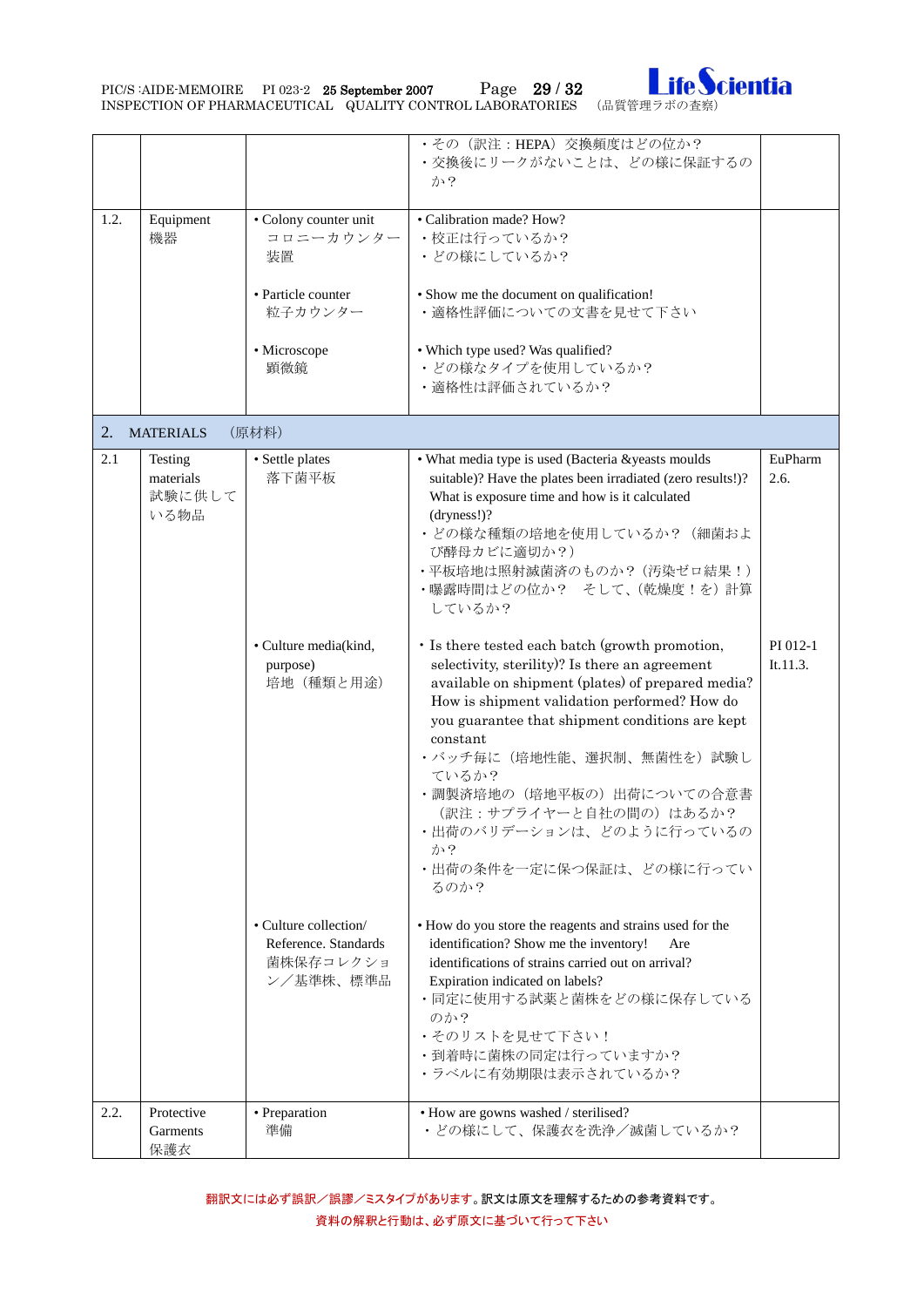PIC/S :AIDE-MEMOIRE PI 023-2 25 September 2007 Page 30 / 32 Ife Cientia



|            |                                                         | • Use in performance<br>実施時での使用                   | • Which protective garments are used by operators at<br>sterility testing? Are they suitable for intended use?<br>Are the laboratory coats located in appropriate manner?<br>Instructions for use exist? Training of operators was<br>made? What standard for micro assays is used?<br>・無菌試験時に試験者は、保護衣は、着用しているか?<br>• その保護衣は、目的に適切なものか?<br>•ラボ用のコートは、目的に対して適切であるか?<br>•ラボ用のコートは、適切な方法で置かれているか?<br>•使用の指図は存在しているか?<br>・作業者の訓練は行われているか?<br>•微生物定量法 (訳注:生菌数試験も含まれる) に対<br>する基準は、どの様なものが使用しているか? (訳<br>注:試験の内容と服装基準の関係か?) |                                                                                    |
|------------|---------------------------------------------------------|---------------------------------------------------|-----------------------------------------------------------------------------------------------------------------------------------------------------------------------------------------------------------------------------------------------------------------------------------------------------------------------------------------------------------------------------------------------------------------------------------------------------------------------------------------------------------------------|------------------------------------------------------------------------------------|
| 3. TESTING | (試験)                                                    |                                                   |                                                                                                                                                                                                                                                                                                                                                                                                                                                                                                                       |                                                                                    |
| 3.1.       | Microbiological<br>testing (product)<br>微生物学的試験<br>(製剤) | • Incubation<br>培養                                | • Show us the limits of incubation! What is the incubation<br>time and temperature? What is the frequency of<br>observation of sample during incubation?<br>・培養の限度値 (訳注:日数? それとも接種から培養<br>するまでの時間?)を見せて下さい。<br>•培養時間と培養温度はどの様なものですか?<br>•培養中のサンプルの観察の頻度はどの様なものか?                                                                                                                                                                                                                                                      | EuPharm.<br>2.6.1. and<br>Suppl.4.7.<br>It.2.6.1.13.<br>PI 012-1,<br>$11.3.-11.6.$ |
|            |                                                         | • Growth promotion<br>培地性能                        | •Do you have records (registration/incubation)?<br>Which micro-organisms used?<br>・記録をとっているか (受付/培養)?<br>• どの様な微生物を使用しているか?                                                                                                                                                                                                                                                                                                                                                                                           | $PI$ 007-1,<br>$5.2.-5.5$ .;<br>9.9.1.-9.9.<br>2                                   |
|            |                                                         | • Positive controls<br>陽性対照                       | • The procedure for sub-cultures available? Which controls<br>do you have? How often do you perform positive<br>controls and why?<br>• 二次培養の手順はあるか?<br>・どの様な管理を行っているか?<br>• どの位の頻度で陽性対照をとっているか?<br>• その頻度を決定した妥当性の根拠は何か?                                                                                                                                                                                                                                                                                              | PI 012-1,<br>It.11.5.                                                              |
|            |                                                         | • Negative controls<br>陰性対照                       | • Do you perform negative product controls?<br>Show me SOP (number of containers/samples)!<br>・陰性対照をとっているか?<br>·その試験(訳注:陰性対照の?)のSOPを見せて下<br>さい! (容器/アンプルの数は?)                                                                                                                                                                                                                                                                                                                                                         |                                                                                    |
|            |                                                         | • Bioburden<br>バイオバーデン                            | • Limits defined/used in production/in process controls?<br>Does bioburden IPC'S show the worst case conditions?<br>·製品/工程内管理 (IPC'S) に限度値を規定/使用し<br>ているか?<br>·バイオバーデンの IPC'S は、ワーストケース条件を<br>示すものとなっているか?                                                                                                                                                                                                                                                                                                            |                                                                                    |
|            |                                                         | $-Micro-organism -$<br>identification<br>微生物 - 同定 | • Which system do you use to identify? If certain system<br>is chosen VITEC- how is validated?<br>・同定にはどのようなシステムを使用しているか?                                                                                                                                                                                                                                                                                                                                                                                             |                                                                                    |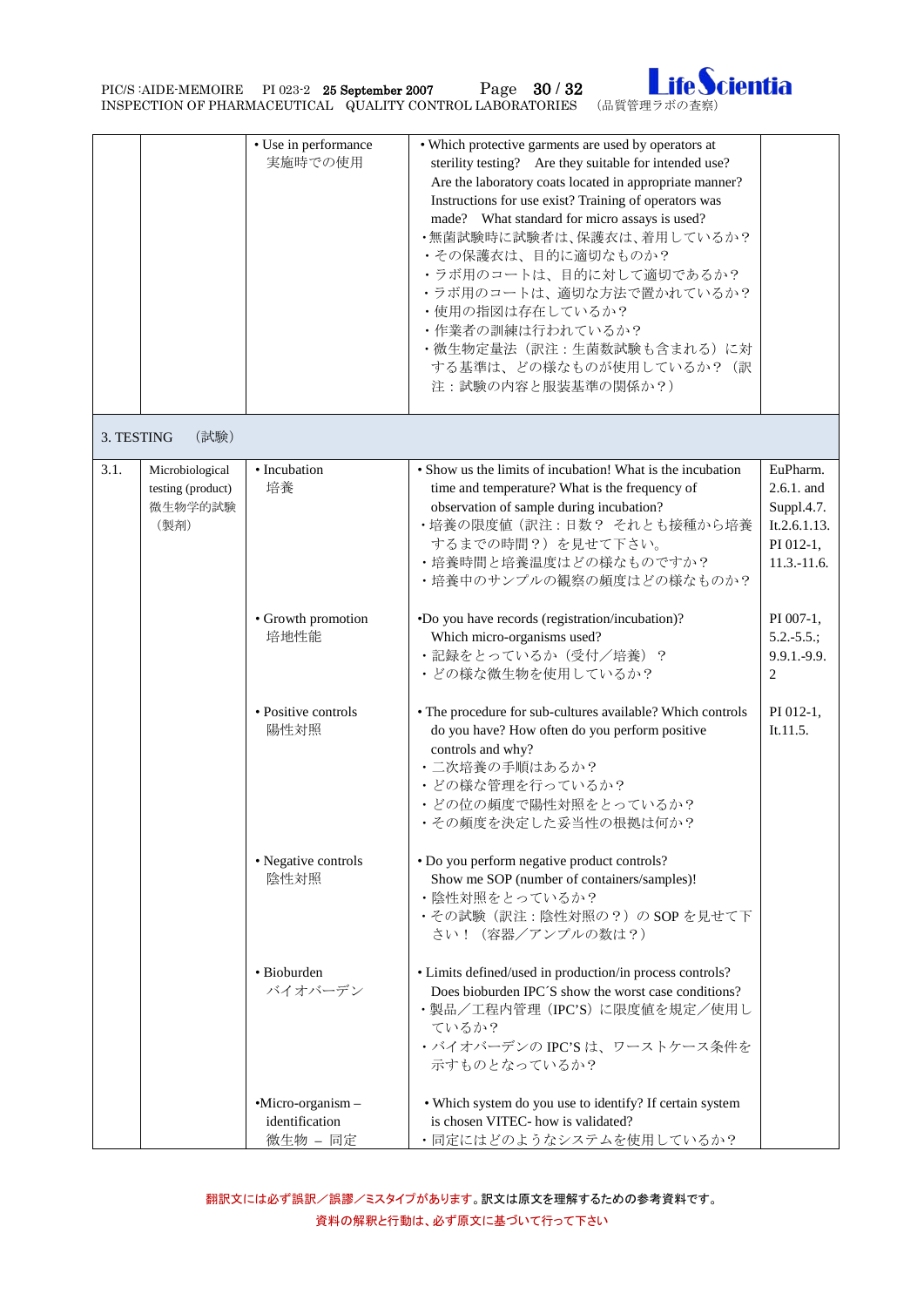PIC/S :AIDE-MEMOIRE PI 023-2 25 September 2007 Page 31 / 32 Ife Cientia



|      |                                                              |                                       | ・もしあるシステムが VITEC を選択しているのであれ<br>ば、どの様にバリデートしているか?                                                                                                                                                                                                                                                                                                                                                                              |                                             |
|------|--------------------------------------------------------------|---------------------------------------|--------------------------------------------------------------------------------------------------------------------------------------------------------------------------------------------------------------------------------------------------------------------------------------------------------------------------------------------------------------------------------------------------------------------------------|---------------------------------------------|
| 3.2. | Microbiological<br>Testing<br>Environmental<br>微生物学的試験<br>環境 | • System of performance<br>実施しているシステム | • How is monitoring performed at rest/in operation? What<br>is the frequency? How is testing verification performed?<br>Is the monitoring involved in validation plan? Are there<br>available documents on<br>pre-qualification/re-qualification?<br>・rest (休止時) / in operation (作業時) でどのように<br>試験をしているか?<br>・頻度はどのくらいか?<br>・どの様にして verification を試験しているか?<br>・バリデーションの計画に伴われるモニタリングはあ<br>るか?<br>・適格性評価前/適格性再評価に関する文書はある<br>か? | PIC/S G.<br>$1.3.$ ;<br>Annex<br>15. It.43. |
|      |                                                              | • Sampling location<br>サンプリング場所       | • Location/sampling sites selected? How is worst case<br>determined? Water system/area included? Which<br>mode/method is used (SOP)? How are deviations<br>handled? Validation made?<br>・場所/サンプリング部位は選定されているか?<br>•ワーストケースはどの様に決定しているか?<br>・水システム/領域は含まれているか?<br>・どの様なモード/方式が使用されているか? (SOP<br>はあるか?)<br>• 逸脱はどの様に取り扱っているか?<br>•(訳注:使用している方法の?)バリデーションはさ<br>れているか?                                                             | PI 012-1,<br>It.10.3                        |
|      |                                                              | $\bullet$ Swabs<br>スワブ法               | • Which types of swabs/solutions are used? Which<br>swabbing techniques are used?<br>·swabs/solutions (訳注:スワブから菌を抽出する溶液)<br>は、どのようなタイプのものか?<br>•使用しているスワブ法はどの様なものか?                                                                                                                                                                                                                                                            | PI 012-1,<br>It.10.4-10.<br>5.              |
|      |                                                              | • Settle plates<br>落下菌平板法             | • Which media used? What is the method, time exposure,<br>surface area/limits and recovery rate? The recovery plate<br>for the surfaces validated: How?<br>• どの様な培地を使用しているか?<br>•方法、曝露時間、表面積/限度値、および回収率 (訳<br>注: USP の contamination recovery rate か?) はどの<br>様なものか?<br>• 表面に対する回収平板は、バリデートされている<br>か?: それはどの様なものか?                                                                                                            |                                             |
|      |                                                              | • Contact plates<br>接触平板法             | • Vendor verification was made? Preparation/expiry date<br>specified? Sterility test of contact plates performed?<br>Incubation and frequency described (SOP)?<br>Identification of organisms made? What is the time lapse<br>from fumigation to taking sample?<br>·ベンダーによる verification (訳注:培地の性能試験<br>か?)はされているか?<br>•調製日/有効期限日は規定されているか?<br>・接触培地平板の無菌試験(訳者注:空培養?)は行                                                        |                                             |